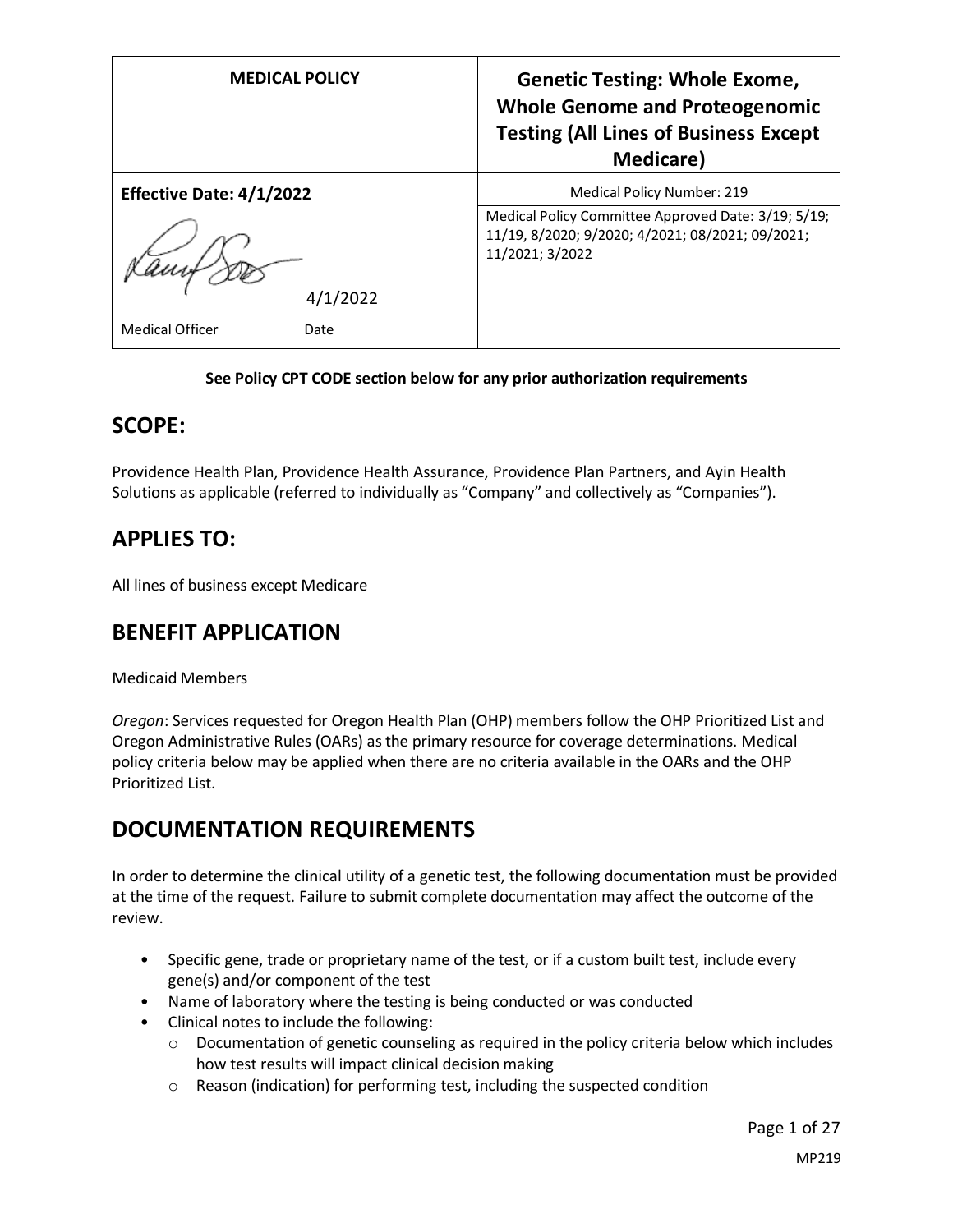- o Existing signs and/or symptoms related to reason for current test request
- o Prior test/laboratory results related to reason for current test request
- o Family history, if applicable
- o How results from current test request will impact clinical decision making
- All relevant CPT/HCPCS codes billed

# **POLICY CRITERIA**

### **Whole Exome Sequencing (WES)**

- I. Whole exome sequencing (WES) may be considered **medically necessary and covered** for the evaluation of unexplained congenital or neurodevelopmental disorders in children < 18 years of age when **all** of the following criteria (A. - F.) are met:
	- A. The genetic counseling requirements above (criterion I.) have been met; **and**
	- B. **Either** of the two following criteria are documented:
		- 1. Multiple congenital abnormalities affecting unrelated organ systems; **or**
		- 2. **Two or more** of the following criteria are met:
			- a. Abnormality affecting at minimum a single organ system,
			- b. Significant developmental delay, intellectual disability, symptoms of a complex neurodevelopmental disorder (e.g., self-injurious behavior, reverse sleep-wake cycles, dystonia, hemiplegia, spasticity, epilepsy, muscular dystrophy), and/or symptoms of a severe neuropsychiatric condition (e.g., schizophrenia, bipolar disorder, Tourette syndrome),
			- c. Family history strongly suggestive of a genetic etiology, including consanguinity,
			- d. Period of unexplained developmental regression; **and**
	- C. A genetic etiology is considered the most likely explanation for the phenotype, and **either** of the following are met:
		- 1. Clinical presentation is nonspecific and does not fit a well-described syndrome; **or**
		- 2. Previous genetic testing has failed to yield a diagnosis; **and**
	- D. A diagnosis cannot be made by standard clinical and laboratory work-up, excluding invasive procedures such as muscle biopsy; **and**
	- E. WES is predicted to have an impact on health outcomes, including **one or more** of the following:
		- 1. Reducing diagnostic uncertainty (e.g., eliminating lower-yield testing and additional screening testing that may later be proven unnecessary once a diagnosis is achieved); **or**
		- 2. Guiding prognosis and improving clinical decision-making, which can improve clinical outcome by:
			- a. initiation of specific treatments and/or avoidance of contraindicated treatments,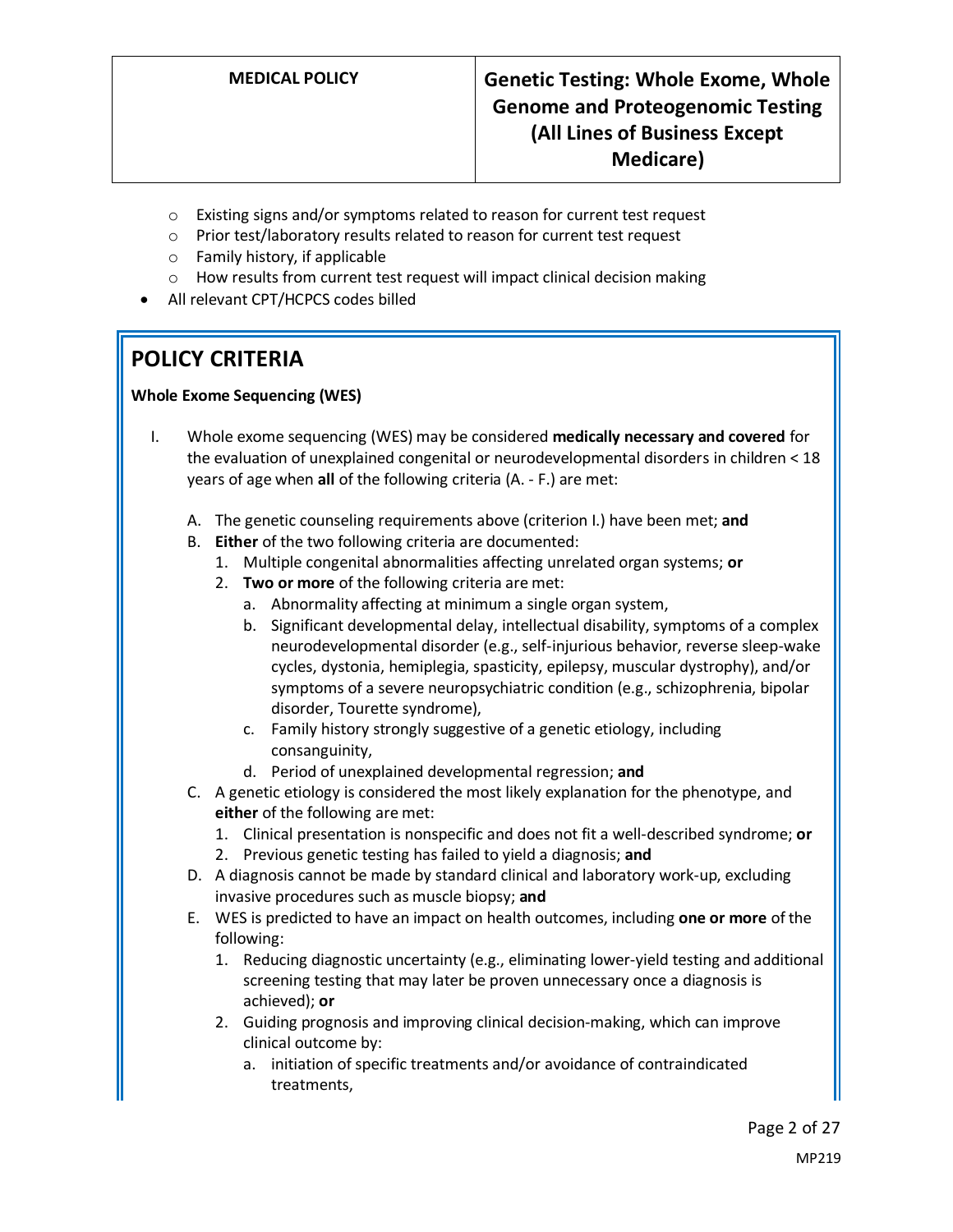- b. surveillance for later-onset comorbidities,
- c. initiation of palliative care,
- d. withdrawal of care; **or**
- 3. For persons planning a pregnancy, informing genetic counseling related to recurrence risk and prenatal diagnosis options; **and**
- F. Alternate etiologies have been considered and ruled out when possible (e.g., environmental exposure, injury, infection).

**Notes:** Whole exome sequencing is limited to once per lifetime. Tests that are potentially covered per the above policy criteria are listed in th[e Policy Guidelines,](#page-3-0) below.

- II. WES of a comparator exome(s) of a first-degree relative(s) (e.g., parents, siblings) may be considered **medically necessary and covered** when criteria for WES of the affected child above (I. and II.) are met.
- III. WES is considered **investigational and not covered\*** for any other indication, including but not limited to:
	- A. When the above criteria (I. and II.) are not met
	- B. Adults ( $\geq$  18 years) not meeting criteria above
	- C. For oncologic indications, including but not limited to:
		- 1. evaluation of hereditary cancer syndromes
		- 2. identification of genetic targets for therapeutic management (e.g., EXaCT-1 Whole Exome Testing)
	- D. Screening of asymptomatic individuals

**Note:** Se[e Policy Guidelines](#page-3-0) for test names relevant to this criterion

#### **Whole Genome Sequencing (WGS)\*\*(se[e Policy Guidelines](#page-3-0) for test names relevant to this criteria)**

- IV. Whole genome sequencing (WGS) is considered **investigational and not covered** for all indications, including but not limited to the evaluation, diagnosis or management of:
	- A. Hereditary conditions
	- B. Oncologic indications
	- C. Reproductive planning and prenatal testing

#### **Proteogenomic Testing\***

V. Proteogenomic testing (e.g., GPS Cancer®) is considered **investigational and not covered** for all indications, including but not limited to informing therapeutic management for oncologic indications. **Note:** See [Policy Guidelines](#page-3-0) for test names relevant to this criterion.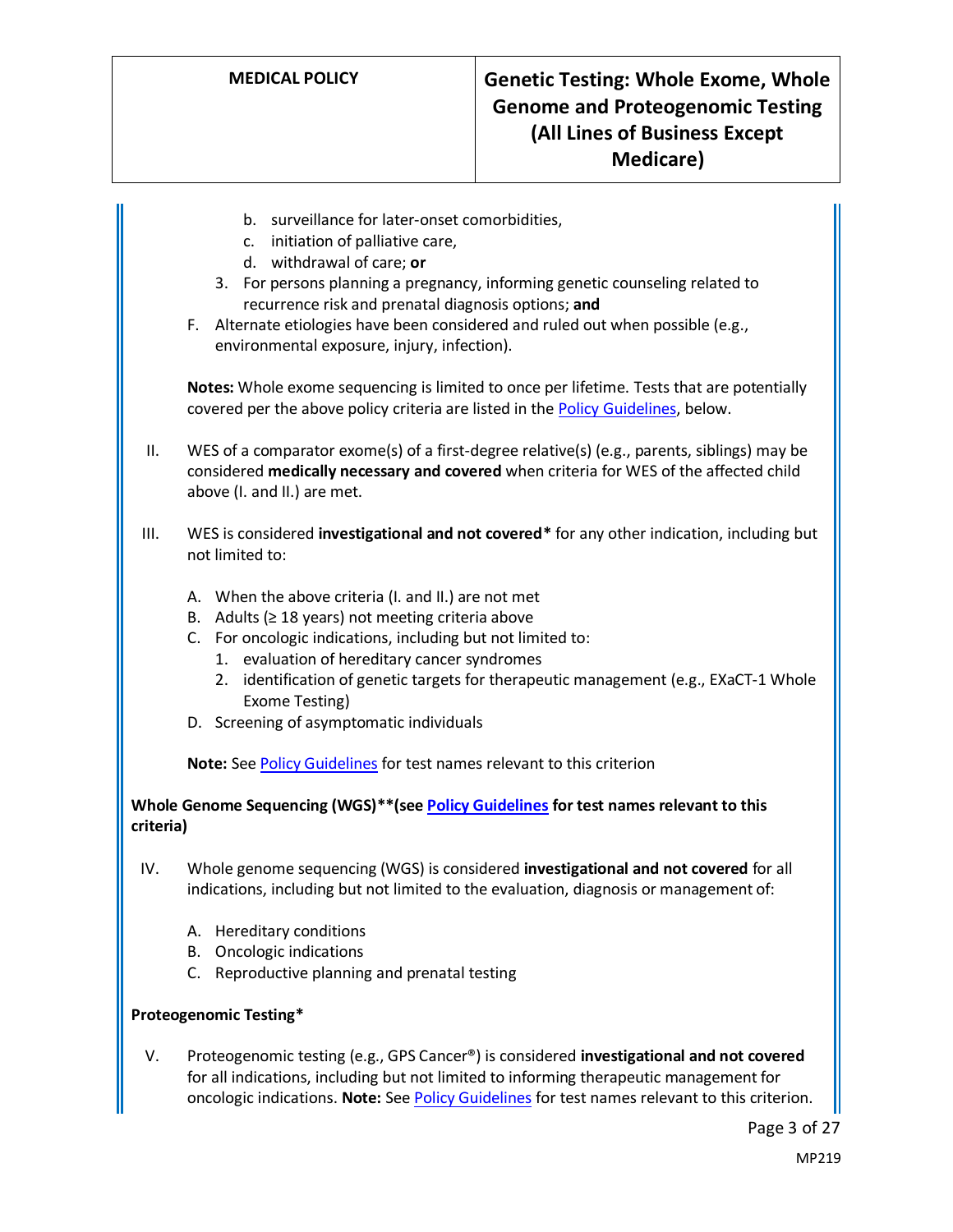Link t[o Policy Summary](#page-19-0)

## <span id="page-3-0"></span>**POLICY GUIDELINES**

#### WES Tests

Whole exome sequencing tests that are potentially covered per the above policy criteria include but are not limited to the following:

• NextStepDx PLUS<sup>®</sup> (Lineagen)<sup>1</sup>

#### \*Always Not-Covered WES/WGS and Proteogenomic Tests

Tests that do not meet the medical necessity criteria above (II. and III.) are always investigational and not covered regardless of indication and include but are not limited to the following:

- CNGnome® Test (PerkinElmer Genomics)<sup>2</sup>
- Esign Complete by Greenwood Genetic Center
- GPS Cancer<sup>TM</sup> (NantOmics)<sup>3</sup>
- Praxis Whole Genome Sequencing
- Praxis Somatic Whole Genome Sequencing
- Praxis Somatic Optical Mapping
- Praxis Combined Whole Genome Sequencing and Optical Genome Mapping
- Praxis Somatic Combined Whole Genome Sequencing and Optical Genome Mapping

# **CPT CODES**

| <b>All Lines of Business Except Medicare</b> |                                                                                                                                                                                                              |
|----------------------------------------------|--------------------------------------------------------------------------------------------------------------------------------------------------------------------------------------------------------------|
| <b>Prior Authorization Required</b>          |                                                                                                                                                                                                              |
| 81415                                        | Exome (eg, unexplained constitutional or heritable disorder or syndrome); sequence<br>analysis                                                                                                               |
| 81416                                        | Exome (eg, unexplained constitutional or heritable disorder or syndrome); sequence<br>analysis, each comparator exome (eg, parents, siblings) (List separately in addition to<br>code for primary procedure) |
| 81417                                        | Exome (eg, unexplained constitutional or heritable disorder or syndrome); re-evaluation<br>of previously obtained exome sequence (eg, updated knowledge or unrelated<br>condition/syndrome)                  |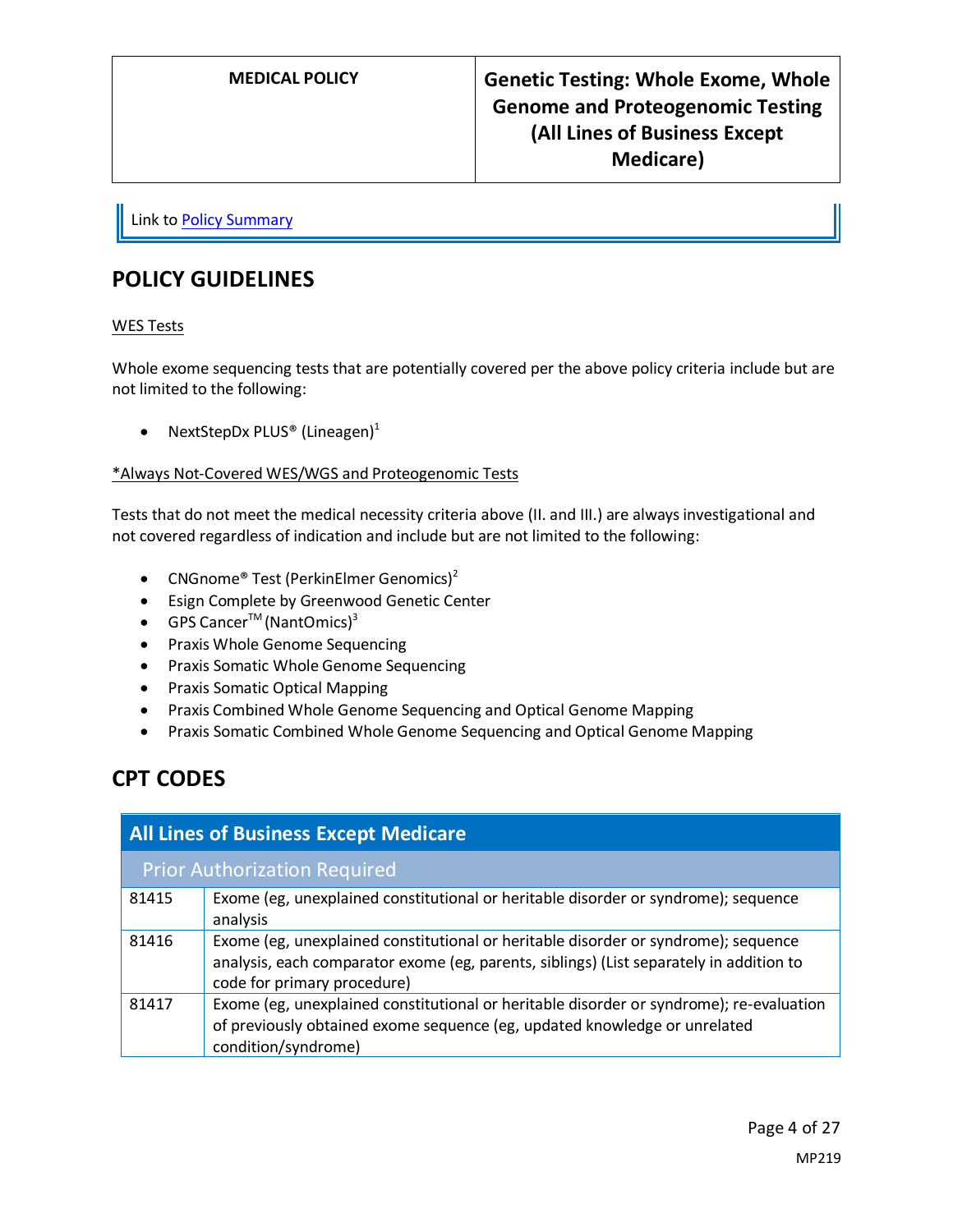| <b>Not Covered</b> |                                                                                                                                                                                                                                                                                                                                                                                           |
|--------------------|-------------------------------------------------------------------------------------------------------------------------------------------------------------------------------------------------------------------------------------------------------------------------------------------------------------------------------------------------------------------------------------------|
| 0012U              | Germline disorders, gene rearrangement detection by whole genome next-generation<br>sequencing, DNA, whole blood, report of specific gene rearrangement(s)                                                                                                                                                                                                                                |
| 0013U              | Oncology (solid organ neoplasia), gene rearrangement detection by whole genome next-<br>generation sequencing, DNA, fresh or frozen tissue or cells, report of specific gene<br>rearrangement(s)                                                                                                                                                                                          |
| 0014U              | Hematology (hematolymphoid neoplasia), gene rearrangement detection by whole<br>genome next-generation sequencing, DNA, whole blood or bone marrow, report of<br>specific gene rearrangement(s)                                                                                                                                                                                           |
| 0036U              | Exome (ie, somatic mutations), paired formalin-fixed paraffin-embedded tumor tissue<br>and normal specimen, sequence analyses                                                                                                                                                                                                                                                             |
| 0056U              | Hematology (acute myelogenous leukemia), DNA, whole genome next-generation<br>sequencing to detect gene rearrangement(s), blood or bone marrow, report of specific<br>gene rearrangement(s)                                                                                                                                                                                               |
| 0094U              | Genome (eg, unexplained constitutional or heritable disorder or syndrome), rapid<br>sequence analysis                                                                                                                                                                                                                                                                                     |
| 0209U              | Cytogenomic constitutional (genome-wide) analysis, interrogation of genomic regions<br>for copy number, structural changes and areas of homozygosity for chromosomal<br>abnormalities                                                                                                                                                                                                     |
| 0212U              | Rare diseases (constitutional/heritable disorders), whole genome and mitochondrial<br>DNA sequence analysis, including small sequence changes, deletions, duplications, short<br>tandem repeat gene expansions, and variants in non-uniquely mappable regions, blood<br>or saliva, identification and categorization of genetic variants, proband                                         |
| 0213U              | Rare diseases (constitutional/heritable disorders), whole genome and mitochondrial<br>DNA sequence analysis, including small sequence changes, deletions, duplications, short<br>tandem repeat gene expansions, and variants in non-uniquely mappable regions, blood<br>or saliva, identification and categorization of genetic variants, each comparator genome<br>(eg, parent, sibling) |
| 0214U              | Rare diseases (constitutional/heritable disorders), whole exome and mitochondrial DNA<br>sequence analysis, including small sequence changes, deletions, duplications, short<br>tandem repeat gene expansions, and variants in non-uniquely mappable regions, blood<br>or saliva, identification and categorization of genetic variants, proband                                          |
| 0215U              | Rare diseases (constitutional/heritable disorders), whole exome and mitochondrial DNA<br>sequence analysis, including small sequence changes, deletions, duplications, short<br>tandem repeat gene expansions, and variants in non-uniquely mappable regions, blood<br>or saliva, identification and categorization of genetic variants, each comparator exome<br>(eg, parent, sibling)   |
| 0265U              | Rare constitutional and other heritable disorders, whole genome and mitochondrial DNA<br>sequence analysis, blood, frozen and formalin-fixed paraffin-embedded (FFPE) tissue,<br>saliva, buccal swabs or cell lines, identification of single nucleotide and copy number<br>variants                                                                                                      |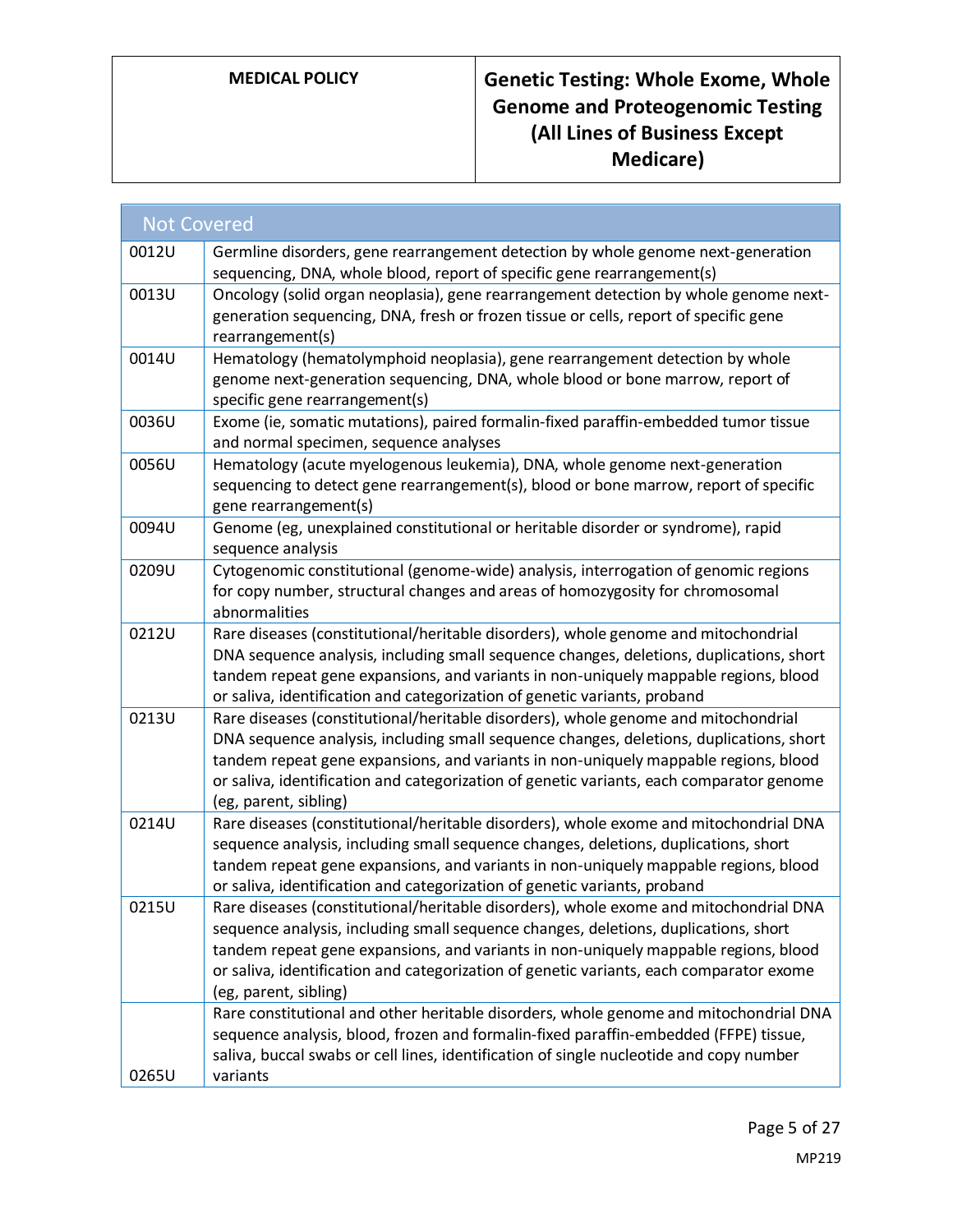|                                                                                              | Rare constitutional and other heritable disorders, identification of copy number<br>variations, inversions, insertions, translocations, and other structural variants by optical                                                          |
|----------------------------------------------------------------------------------------------|-------------------------------------------------------------------------------------------------------------------------------------------------------------------------------------------------------------------------------------------|
| 0267U                                                                                        | genome mapping and whole genome sequencing                                                                                                                                                                                                |
| 0297U                                                                                        | Oncology (pan tumor), whole genome sequencing of paired malignant and normal DNA<br>specimens, fresh or formalin-fixed paraffin-embedded (FFPE) tissue, blood or bone<br>marrow, comparative sequence analyses and variant identification |
|                                                                                              | Oncology (pan tumor), whole genome optical genome mapping of paired malignant and                                                                                                                                                         |
| 0299U                                                                                        | normal DNA specimens, fresh frozen tissue, blood, or bone marrow, comparative<br>structural variant identification                                                                                                                        |
| 0300U                                                                                        | Oncology (pan tumor), whole genome sequencing and optical genome mapping of<br>paired malignant and normal DNA specimens, fresh tissue, blood, or bone marrow,<br>comparative sequence analyses and variant identification                |
| 0318U                                                                                        | Pediatrics (congenital epigenetic disorders), whole genome methylation analysis by                                                                                                                                                        |
|                                                                                              | microarray for 50 or more genes, blood                                                                                                                                                                                                    |
| 81425                                                                                        | Genome (eg, unexplained constitutional or heritable disorder or syndrome); sequence<br>analysis                                                                                                                                           |
| 81426                                                                                        | Genome (eg, unexplained constitutional or heritable disorder or syndrome); sequence                                                                                                                                                       |
|                                                                                              | analysis, each comparator genome (eg, parents, siblings) (List separately in addition to<br>code for primary procedure)                                                                                                                   |
| 81427                                                                                        | Genome (eg, unexplained constitutional or heritable disorder or syndrome); re-                                                                                                                                                            |
|                                                                                              | evaluation of previously obtained genome sequence (eg, updated knowledge or<br>unrelated condition/syndrome)                                                                                                                              |
| <b>Unlisted Codes</b>                                                                        |                                                                                                                                                                                                                                           |
|                                                                                              | All unlisted codes will be reviewed for medical necessity, correct coding, and pricing at the                                                                                                                                             |
| claim level. If an unlisted code is billed related to services addressed in this policy then |                                                                                                                                                                                                                                           |
| prior-authorization is required.                                                             |                                                                                                                                                                                                                                           |
| 81479                                                                                        | Unlisted molecular pathology procedure                                                                                                                                                                                                    |
| 81599                                                                                        | Unlisted multianalyte assay with algorithmic analysis                                                                                                                                                                                     |
|                                                                                              |                                                                                                                                                                                                                                           |

# **Medicare Only**

| <b>Prior Authorization Required</b> |                                                                                                                                                                                                                                                                                      |
|-------------------------------------|--------------------------------------------------------------------------------------------------------------------------------------------------------------------------------------------------------------------------------------------------------------------------------------|
| 0265U                               | Rare constitutional and other heritable disorders, whole genome and mitochondrial DNA<br>sequence analysis, blood, frozen and formalin-fixed paraffin-embedded (FFPE) tissue,<br>saliva, buccal swabs or cell lines, identification of single nucleotide and copy number<br>variants |
| 0267U                               | Rare constitutional and other heritable disorders, identification of copy number<br>variations, inversions, insertions, translocations, and other structural variants by optical<br>genome mapping and whole genome sequencing                                                       |
| 81415                               | Exome (eg, unexplained constitutional or heritable disorder or syndrome); sequence<br>analysis                                                                                                                                                                                       |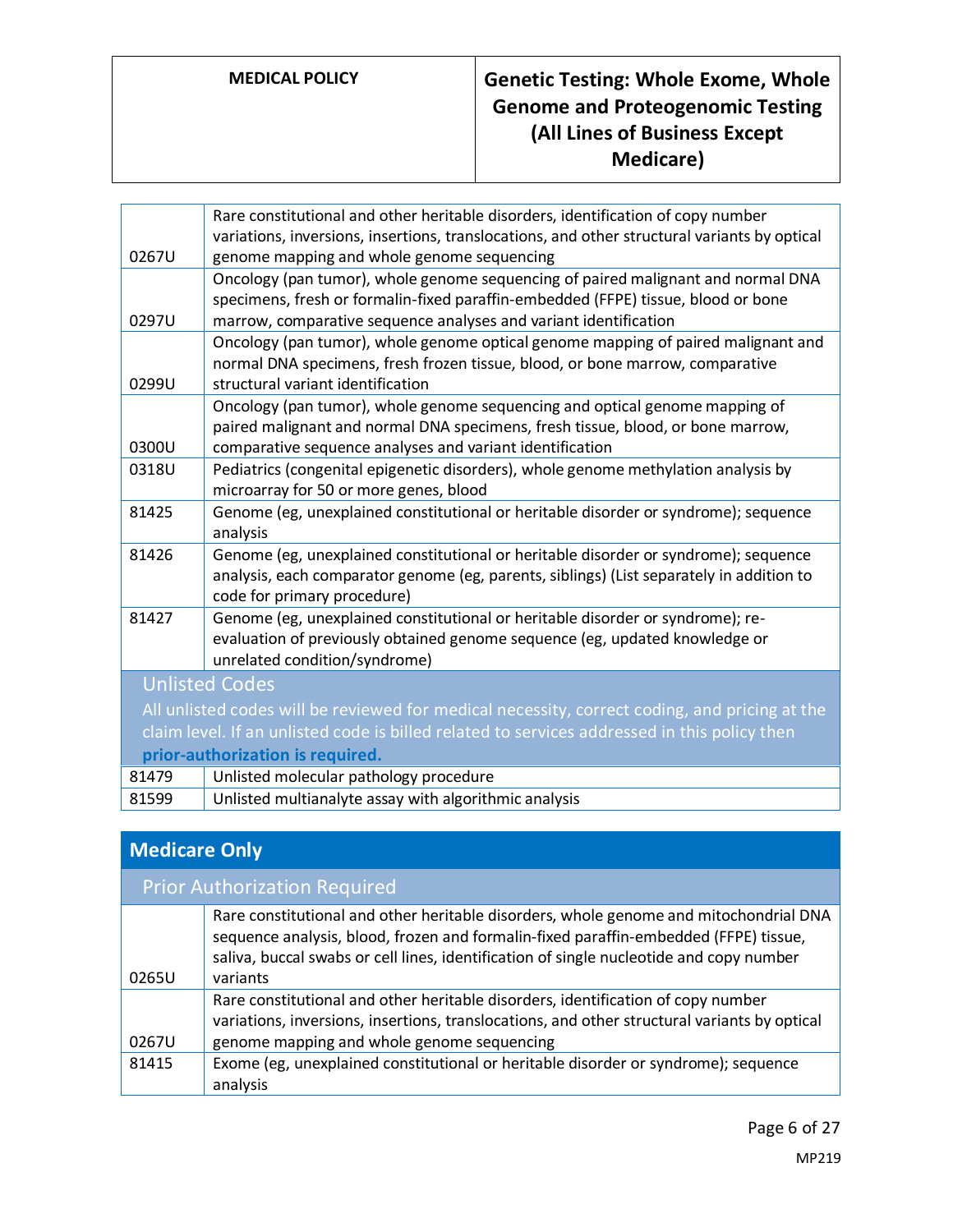| 81416              | Exome (eg, unexplained constitutional or heritable disorder or syndrome); sequence<br>analysis, each comparator exome (eg, parents, siblings) (List separately in addition to<br>code for primary procedure)                                                                                                                                                                              |
|--------------------|-------------------------------------------------------------------------------------------------------------------------------------------------------------------------------------------------------------------------------------------------------------------------------------------------------------------------------------------------------------------------------------------|
| 81417              | Exome (eg, unexplained constitutional or heritable disorder or syndrome); re-evaluation<br>of previously obtained exome sequence (eg, updated knowledge or unrelated<br>condition/syndrome)                                                                                                                                                                                               |
| <b>Not Covered</b> |                                                                                                                                                                                                                                                                                                                                                                                           |
| 0012U              | Germline disorders, gene rearrangement detection by whole genome next-generation<br>sequencing, DNA, whole blood, report of specific gene rearrangement(s)                                                                                                                                                                                                                                |
| 0013U              | Oncology (solid organ neoplasia), gene rearrangement detection by whole genome next-<br>generation sequencing, DNA, fresh or frozen tissue or cells, report of specific gene<br>rearrangement(s)                                                                                                                                                                                          |
| 0014U              | Hematology (hematolymphoid neoplasia), gene rearrangement detection by whole<br>genome next-generation sequencing, DNA, whole blood or bone marrow, report of<br>specific gene rearrangement(s)                                                                                                                                                                                           |
| 0036U              | Exome (ie, somatic mutations), paired formalin-fixed paraffin-embedded tumor tissue<br>and normal specimen, sequence analyses                                                                                                                                                                                                                                                             |
| 0056U              | Hematology (acute myelogenous leukemia), DNA, whole genome next-generation<br>sequencing to detect gene rearrangement(s), blood or bone marrow, report of specific<br>gene rearrangement(s)                                                                                                                                                                                               |
| 0094U              | Genome (eg, unexplained constitutional or heritable disorder or syndrome), rapid<br>sequence analysis                                                                                                                                                                                                                                                                                     |
| 0209U              | Cytogenomic constitutional (genome-wide) analysis, interrogation of genomic regions<br>for copy number, structural changes and areas of homozygosity for chromosomal<br>abnormalities                                                                                                                                                                                                     |
| 0212U              | Rare diseases (constitutional/heritable disorders), whole genome and mitochondrial<br>DNA sequence analysis, including small sequence changes, deletions, duplications, short<br>tandem repeat gene expansions, and variants in non-uniquely mappable regions, blood<br>or saliva, identification and categorization of genetic variants, proband                                         |
| 0213U              | Rare diseases (constitutional/heritable disorders), whole genome and mitochondrial<br>DNA sequence analysis, including small sequence changes, deletions, duplications, short<br>tandem repeat gene expansions, and variants in non-uniquely mappable regions, blood<br>or saliva, identification and categorization of genetic variants, each comparator genome<br>(eg, parent, sibling) |
| 0214U              | Rare diseases (constitutional/heritable disorders), whole exome and mitochondrial DNA<br>sequence analysis, including small sequence changes, deletions, duplications, short<br>tandem repeat gene expansions, and variants in non-uniquely mappable regions, blood<br>or saliva, identification and categorization of genetic variants, proband                                          |
| 0215U              | Rare diseases (constitutional/heritable disorders), whole exome and mitochondrial DNA<br>sequence analysis, including small sequence changes, deletions, duplications, short<br>tandem repeat gene expansions, and variants in non-uniquely mappable regions, blood                                                                                                                       |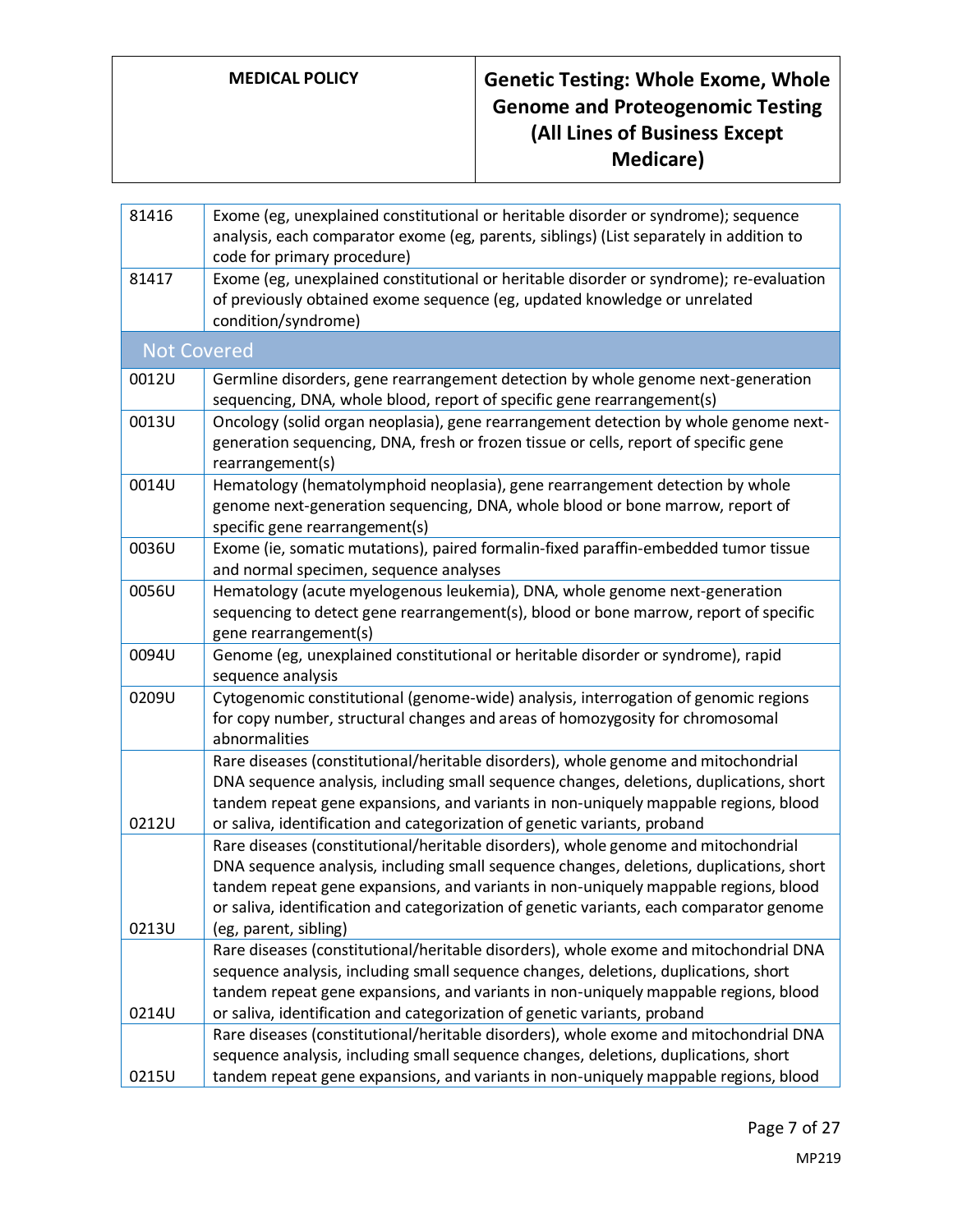| or saliva, identification and categorization of genetic variants, each comparator exome<br>(eg, parent, sibling)                                                                                               |
|----------------------------------------------------------------------------------------------------------------------------------------------------------------------------------------------------------------|
| Genome (eg, unexplained constitutional or heritable disorder or syndrome); sequence<br>analysis                                                                                                                |
| Genome (eg, unexplained constitutional or heritable disorder or syndrome); sequence<br>analysis, each comparator genome (eg, parents, siblings) (List separately in addition to<br>code for primary procedure) |
| Genome (eg, unexplained constitutional or heritable disorder or syndrome); re-<br>evaluation of previously obtained genome sequence (eg, updated knowledge or<br>unrelated condition/syndrome)                 |
|                                                                                                                                                                                                                |

|                                                                                               | <b>Unlisted Codes</b>                                 |
|-----------------------------------------------------------------------------------------------|-------------------------------------------------------|
| All unlisted codes will be reviewed for medical necessity, correct coding, and pricing at the |                                                       |
| claim level. If an unlisted code is billed related to services addressed in this policy then  |                                                       |
| prior-authorization is required.                                                              |                                                       |
| 81479                                                                                         | Unlisted molecular pathology procedure                |
| 81599                                                                                         | Unlisted multianalyte assay with algorithmic analysis |

## **DESCRIPTION**

#### Whole Genome Sequencing (WGS)

The genome is an individual's complete set of DNA, including all of its genes. Each genome contains all of the information needed to build and maintain that individual. A copy of the entire genome is contained in in each human cell within the body. Whole genome sequencing (WGS), also called genomic sequencing, is a genetic testing strategy that may be used to determine the order of all the nucleotides in an individual's DNA and can determine variations in both the coding (exons) and non-coding portions (introns) of the genome. $4$ 

#### Whole Exome Sequencing (WES)

WES provides the base pair sequence for all the protein-coding regions in the genome, the exons. WES allows the detection of coding changes within almost any gene in the human genome. Because most known mutations that cause disease occur in exons, WES is purported to be a more efficient method to identify possible disease-causing mutations compared to single gene or genetic panel testing.<sup>4</sup>

Both WES and WGS may be used clinically to detect pathogenic single nucleotide changes or small insertions or deletions and may be used as a diagnostic test when a patient's clinical presentation does not point to a specific genetic disorder.<sup>5</sup> Although WES is usually used to detect single base pair substitutions or duplications or deletions of a few base pairs, it can also theoretically identify larger deletions or duplications, also referred to as copy number variants (CNVs) with the reported sensitivity of medium-resolution chromosomal microarrays (CMAs). WES has been reported as having lower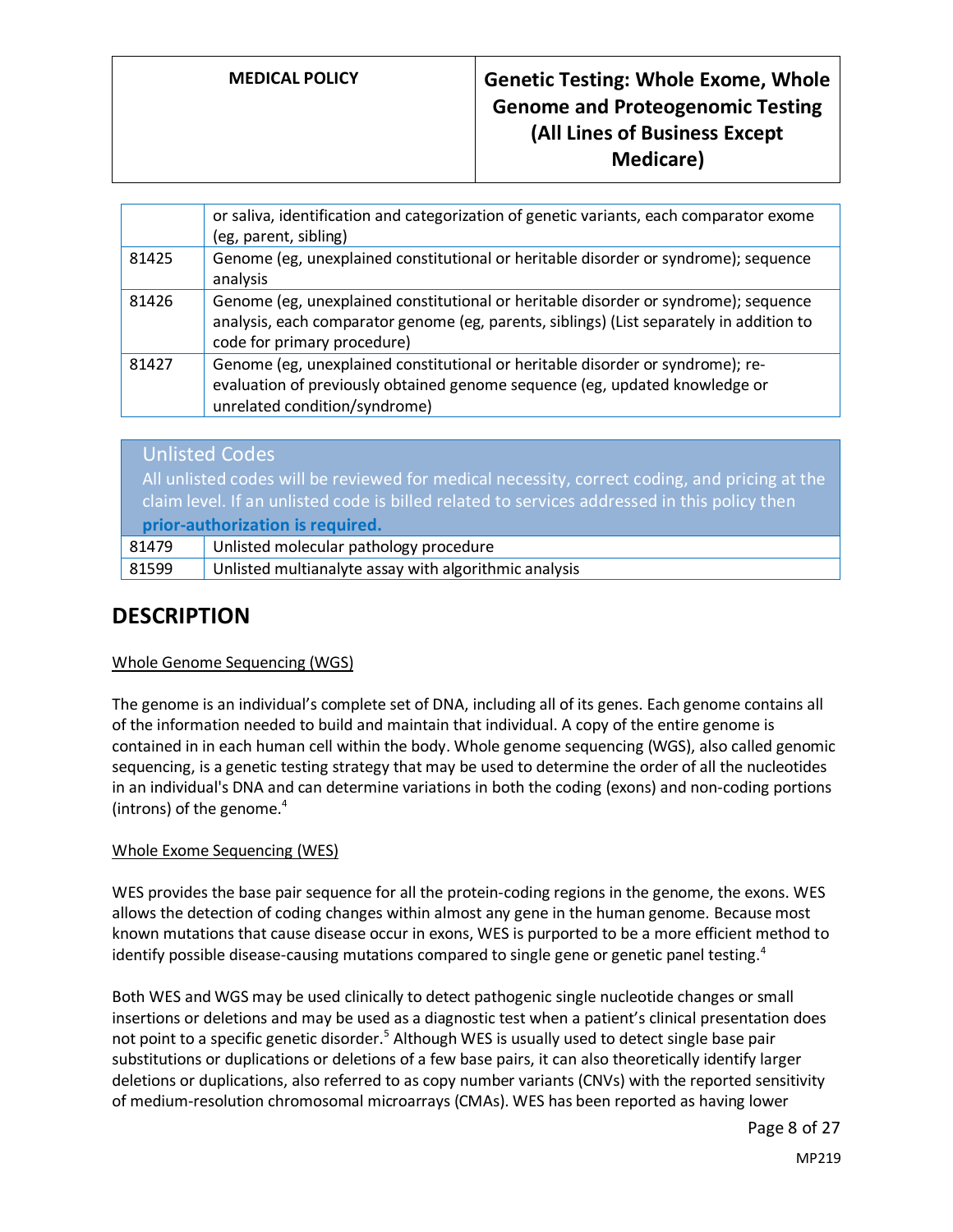sensitivity for the identification of CNVs than whole genome sequencing or high-resolution CMAs due to limitations of exon capture methods and a lack of standard bioinformatics for this purpose.<sup>5</sup>

#### Ethical and Legal Implications of WES and WGS for Hereditary Conditions

According to the American College of Medical Genetics and Genomics (ACMG), untargeted massively paralleled genetic testing methods like WES and WGS inevitably identify variants of uncertain significance (VUSs). The identification of VUSs is not unique to WES and WGS, but the likelihood of their detection increases as the amount of genes and non-coding genetic data increases based on the test methodology. The protocol for reporting out VUSs varies by laboratory and the relaying of this information to the patient must be considered with caution, as their "actionability" is not known.

In addition, WES and WGS can identify pathogenic variants in regions of the genome not considered for assessment based on the patient's clinical presentation. These secondary findings present an ethical dilemma for medical professionals who may feel obligated to share these results with patients (and/or their parents).<sup>6</sup> The reporting of secondary findings becomes more complex when the patient being tested is a pediatric patient. Recommendations around reporting secondary findings have been made by several professional associations. (See [Clinical Practice Guidelines](#page-18-0) section below)

Several additional important ethical, legal, and psychosocial issues are unique to the use of WES and WGS in pediatric patients. These include their inability to provide informed consent, such that decisions are made through parents or guardians, concern for maintaining a child's autonomy, and the appropriateness of testing for adult-onset disorders (optionally reported out as secondary findings) when there may not be a treatment or intervention that can begin in childhood.<sup>7</sup>

#### WES/WGS for Targeted Therapy Identification for Oncologic Indications

Large-scale sequencing efforts comparing tumor and normal tissue are currently under investigation in an effort to provide personalized therapeutic options to patients diagnosed with a number of different malignancies. However, integration of WES/WGS into cancer care suffers from unique limitations, including but not limited to:

- Samples are often small in size, of poor quality and contain low tumour purity.
- Sample preparation techniques and computational approaches required to detect the spectrum of genes and mutations for cancer care have not been extensively validated in research settings, let alone clinical settings.
- The ability of the test to identify actionable mutations at an acceptable analytical sensitivity has not been established at this time.

#### Proteogenomic Testing

Proteogenomic testing is a comprehensive approach that combines WGS with the large-scale evaluation of protein expression (called proteomics). This approach may also incorporate large-scale expression of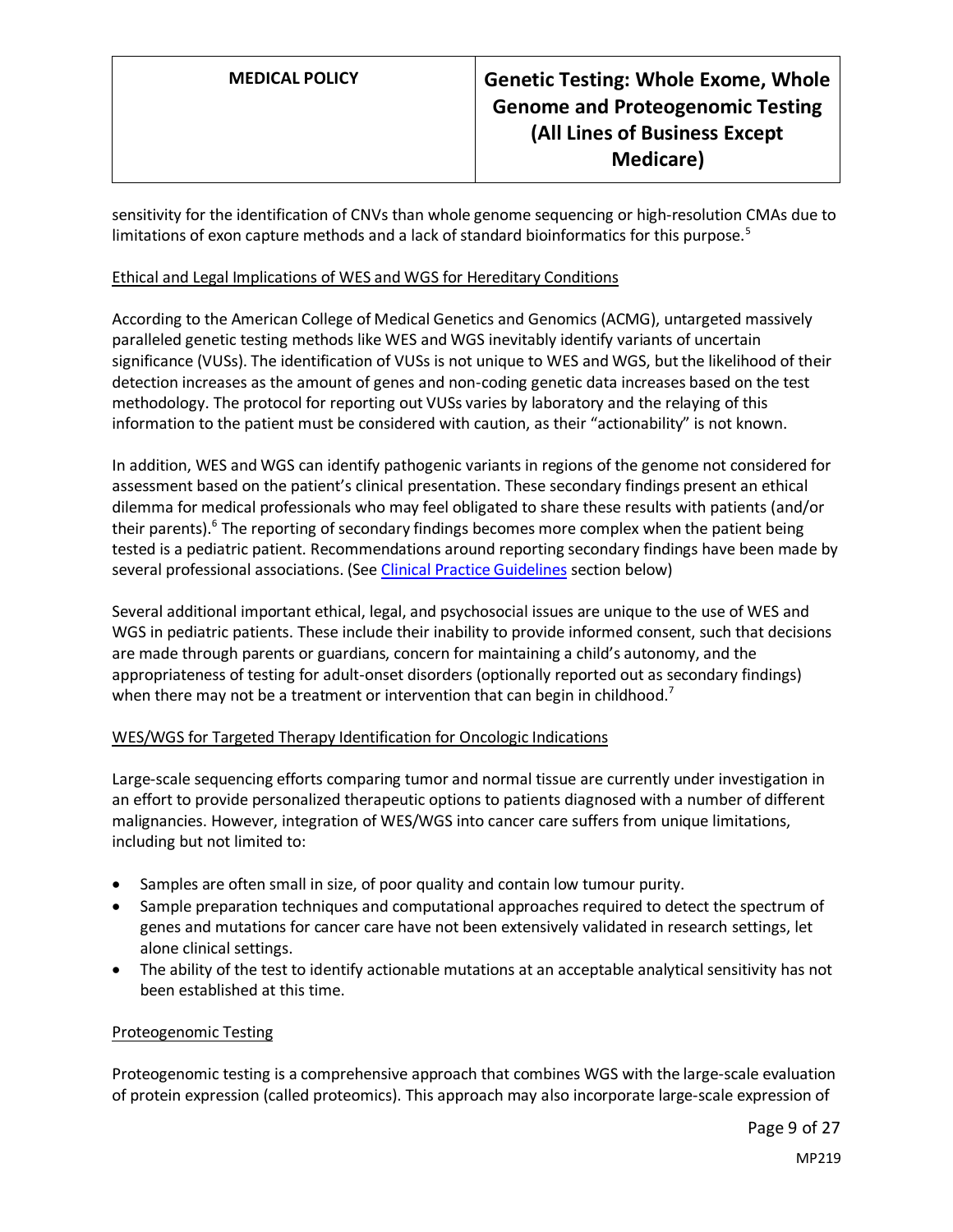RNA from all the genes in the genome (called transcriptomics). Currently, there is one test currently marketed commercially, the GPS Cancer test (NantHealth) which uses all three approaches to help guide personalized treatment options for patients with various types of oncologic conditions. The test compares the information from DNA, RNA and protein between a patient's tumor tissue and blood in an effort to identify genetic and protein markers which may be able to direct patients to a particular Food and Drug Administration (FDA)-approved therapy or active clinical trial, identify potential tumorresistant therapies to be avoided.<sup>8</sup>

## **REVIEW OF EVIDENCE**

The focus of the following review is on evidence related to the clinical validity and clinical utility of whole exome sequencing (WES) and whole genome sequencing (WGS). In the present context, the clinical validity of WES and WGS is related to the diagnostic performance of these technologies. The clinical utility of WES and WGS may be established by evaluating the following components of the test:

- Ability to establish a definitive diagnosis in a patient whose clinical presentation does not point to a specific condition, thereby eliminating the need for further clinical workup or invasive testing
- Leads to changes in clinical management of the condition that improve outcomes
- Leads to discontinuation of interventions that are unnecessary and/or ineffective
- Leads to changes in medication management that are likely to improve outcomes
- Provides prognostic information not revealed by standard laboratory, genetic and/or clinical testing that reclassifies patients into clinically relevant prognostic categories for which there are different treatment strategies.

A review of the ECRI, Hayes, Cochrane, and PubMed databases was conducted regarding the use of WES and WGS for a variety of indications. Below is a summary of the available evidence identified through July of 2021. Of note, studies with fewer than 25 patients were not included in the review below, since these studies are not statistically powered to yield significant results.

### Clinical Validity

#### *Whole Exome Sequencing for Hereditary Conditions*

In 2021, Stefanski and colleagues published a systematic review with meta-analyses of clinical sequencing studies that utilized next-generation sequencing (NGS) to diagnose individuals with neurodevelopmental disorders (NDDs).<sup>9</sup> One hundred and three clinical studies evaluating individuals for the following disorders were included: epilepsy, autism spectrum disorder (ASD), or intellectual disability (ID) (epilepsy, N = 72; ASD, N = 14; ID, N = 21), including 32,331 individuals. Targeted gene panel sequencing was used in 73, and exome sequencing in 36 cohorts. Overall, highly selected patient cohorts resulted in diagnostic yields of 17.1% for ASD, 24% for epilepsy, and 28.2% for ID (23.7%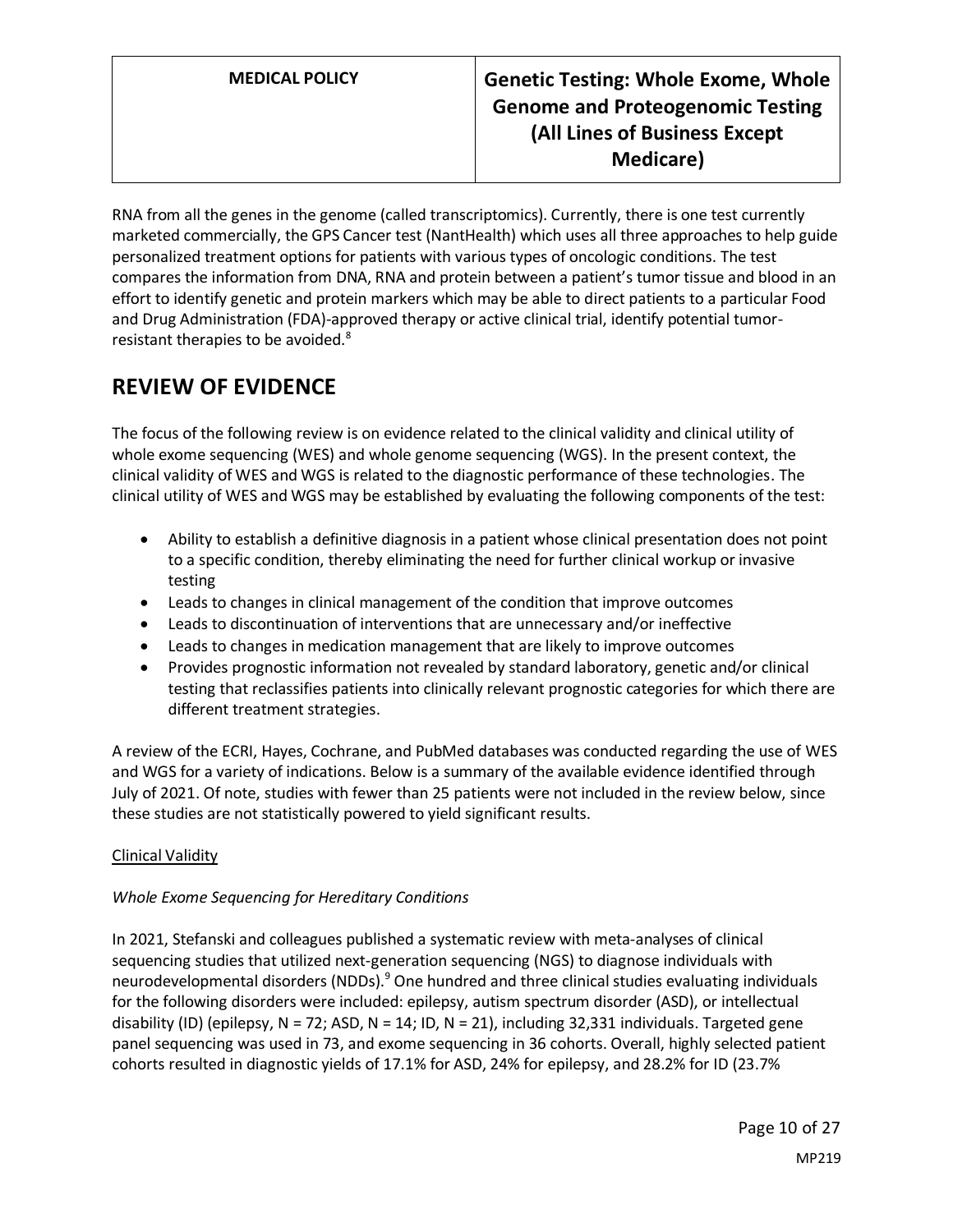overall). The diagnostic yield for exome sequencing was higher than for panel sequencing, even though not statistically significant (27.2% vs 22.6%, P = .071).

In 2019, Hayes published a review of the clinical utility of WES for non-autism-related neurological conditions in pediatric populations after standard diagnostic and genetic tests failed to provide a definitive diagnosis, including 8 studies evaluating between 42 and 2000 patients.<sup>10</sup> The review reported diagnostic rates in this population between 24% to 48%.

In 2018, a meta-analysis was published on the diagnostic and clinical utility of WGS, WES, and chromosomal microarray (CMA) in children with suspected genetic diseases.<sup>11</sup> The analysis found 37 studies published between 2011 and 2017, totalling 20,068 children. Diagnostic utility of WGS was 41%, WES was 36%, and CMA was 10%), with no significant differences found between WGS and WES, and significantly less diagnostic utility in CMA compared to WGS and WES. Clinical utility of WGS (27%) and WES (17%) were higher than CMA (6%) as well. This analysis had a number of limitation. Among the included studies, only one was a randomized controlled trial, the diagnostic rates utilized from the included studies were not reclassified according to strength of evidence of gene-disease relationships, and there was great heterogeneity in pooled averages of the published data.

Additional studies reporting on the diagnostic yield of WES have been published for a number of conditions, including the following:

- Comparative studies:
	- $\circ$  Epilepsy with an onset at < 3years<sup>12</sup>: WES = 33%, NGS panel = 27%, karyotyping = 44%, microarray = 27%.
	- $\circ$  Children with drug-resistant epilepsy<sup>13</sup>: WES = 17%, clinical exome = 45%, panel = 33%.
	- $\circ$  Complex pediatric neurological disorders<sup>14-18</sup>: WES = range 25% to 48%, standard care pathway (imaging, muscle biopsy or lumbar puncture, and/or sequential gene testing) = range 7% to 25%.
	- o Children with Autism spectrum disorders  $(ASD)^{19}$ : WES = 8.4%, CMA = 9.3%.
	- $\circ$  Children/infants with a suspected monogenic condition (predominantly congenital abnormalities, dysmorphic features and/or neurometabolic indications):<sup>20-22</sup> WES = range: 52% to 58%, standard genetic testing (single gene (s) or panels) = 14%.
	- $\circ$  Hearing loss in children<sup>23</sup>: WES = 37%, panels = 16%.
	- $\circ$  Patients with developmental delay/intellectual disability (cohort was 87% children)<sup>24</sup>: WES = 30%, WGS = 22%. The study also found that 11% of the affected patients had VUSs.
	- $\circ$  Adult patients with neurological disorders:<sup>25</sup> WES = 25%, panels = 25%, 1-2 genes = 50%, CMA = 45%Infants with serious illness of unknown etiology: n=94, rapid WES = 20% (19/95); rapid WGS =  $19\%$  (19/94).<sup>26</sup>
- Non-Comparative studies:
	- $\circ$  Rare diseases (mixed pediatric and adult-onset conditions)<sup>27</sup>: 226/802 patients; 28.2%.
	- $\circ$  Adult genetic conditions<sup>28</sup>: 85/486 of adults; 17.5%, with a higher rate [23.9%] for those 18-30 years of age compared to patients older than 30 years [10.4%].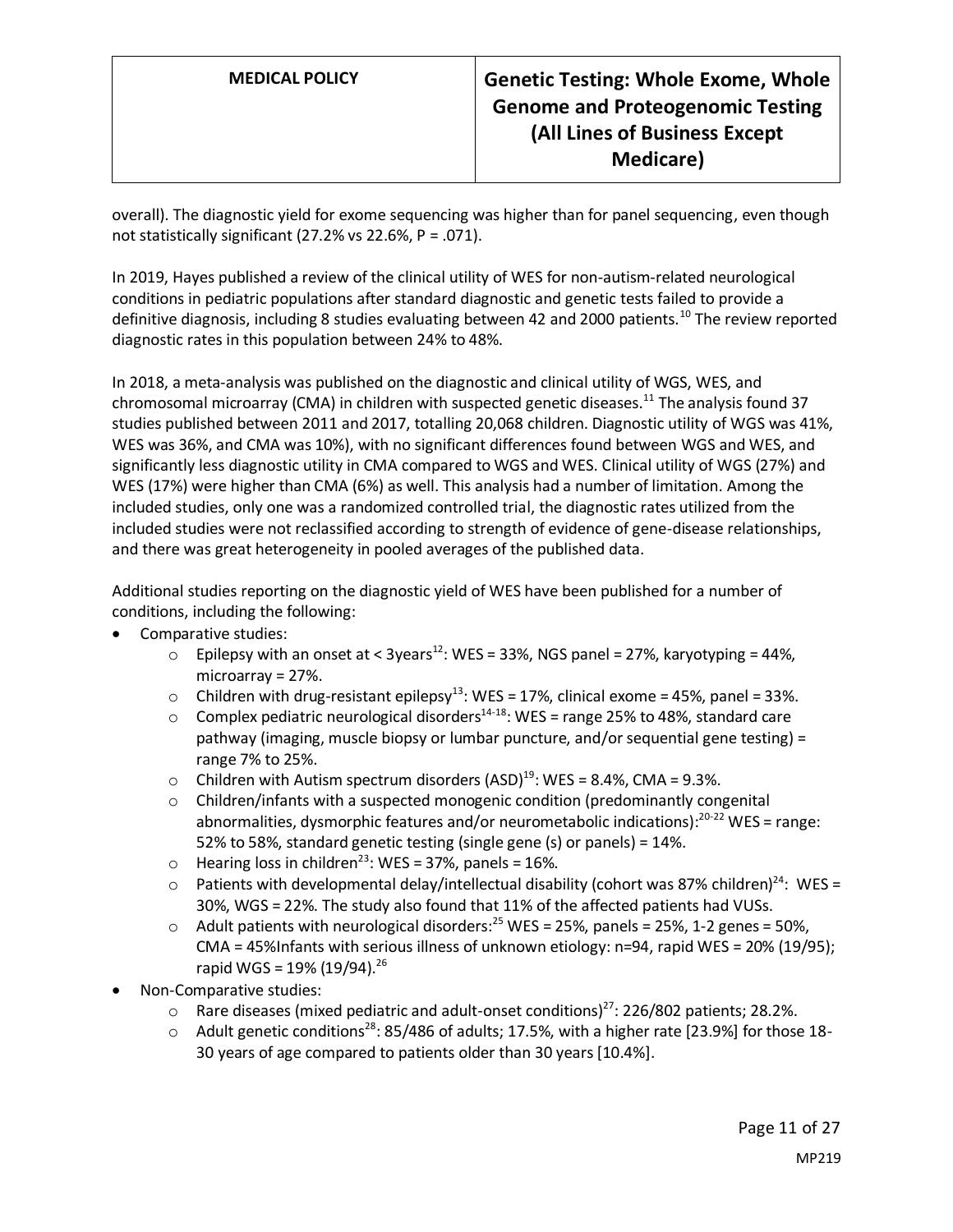- $\circ$  Pediatric genetic conditions: 12/40 children; 30%.<sup>29</sup> Among 13 studies, average 34.4% for trio exome sequencing; among 7 studies, 26.6% for singleton exome sequencing.<sup>30</sup> 38/106; 36%.<sup>31</sup>
- o Chronic kidney disease (adults)<sup>32</sup>: 22/92 patients; 24%.
- $\circ$  Undiagnosed genetic conditions (mixed populations with between 78% to 85% children)<sup>33-35</sup>: range: 30% to 32%. The highest diagnostic rates were observed among patients with ataxia (44%), multiple congenital anomalies (36% to 54%), and epilepsy (35%), intellectual disability/developmental delay (34%). VUS rate reported at 25%. Two of the three studies evaluated diagnostic rates by age, reporting no difference between pediatric and adult patients. One study reported adult diagnostic rate of 19% and pediatric diagnostic rate of 31%.
- $\circ$  Unexplained early onset epileptic encephalopathy<sup>36</sup>: 11/50 patients; 22%. VUS rate of 4%.
- $\circ$  Limb-girdle muscular dystrophy (63% of cohort were children)<sup>37</sup>: 27/60 families; 45%, with higher yields for trios [60%].
- $\circ$  Intellectual developmental disorder and unexplained metabolic phenotypes (cohort 80%) children): <sup>38</sup> 28/41 probands (68%).

#### *WES in the Prenatal Setting*

There are limited data on WES in prenatal genetic diagnostic testing. In 2017, Fu et al. evaluated a number of technologies in the prenatal setting, including 196 CMA- and karyotype-negative fetuses that underwent WES. Overall, 47 (24%) had a pathogenic variant identified that could potentially explain the phenotype. The incidence of VUS and secondary findings was 12% and 6%, respectively.

#### *Whole Genome Sequencing for Hereditary Conditions*

In 2019, Hayes updated a review of the clinical utility of WGS for neonatal and pediatric patients to identify or confirm the genetic etiology of a known or unknown disorder in clinically affected patients and as a method of newborn screening, including six studies including between 21-1696 patients.<sup>39</sup> Three of the included studies evaluated the use of WGS in patients with autism, developmental delay, and/or structural malformations; two studies evaluated WGS performed in an acute setting (neonatal intensive unit [NICU] and/or postoperative intensive care unit [PICU]) for the purpose of diagnosis; and one study compared the use of WGS for a subset of genes related to newborn screening (NBS) to traditional NBS methods. The review reported diagnostic rates that ranged from 34% to 73%, with the highest yields obtained through family-based WGS of patients (testing of trios).

Additional studies reporting on the diagnostic yield of WGS have been published for a number of conditions, including the following:

- Comparative studies:
	- $\circ$  Hypertrophic cardiomyopathy<sup>40</sup>: WGS = 31%, panel = 31%. VUS rate was 17% for both WGS and panel.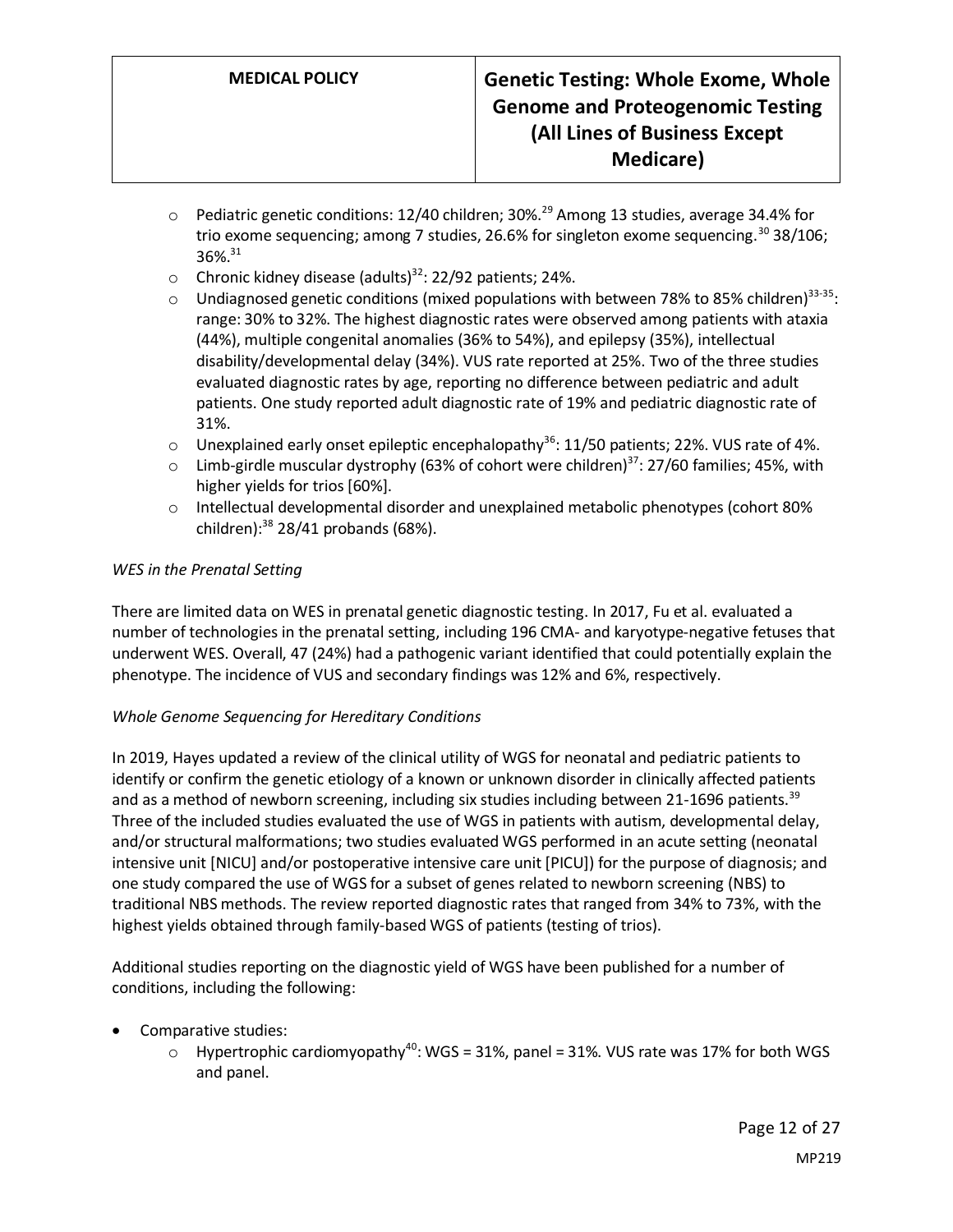- $\circ$  Inherited retinal diseases (phenotypically heterogeneous cohorts)<sup>41,42</sup>: WGS = 51% to 52%, WES = 50%, panel = 28%.
- o Neonates <4 months old with illnesses suggestive of a genetic condition but were of unknown etiology (n=65 neonates)<sup>43</sup>: rapid WGS (rWGS) = 31%, standard WGS = 24%, CMA = 6%, panels = 18%, WES = 33%, methylation testing = 13%. In was noted that rWGS would not have identified 33% of diagnoses, as four were structural variants and one was a change in DNA methylation not identifiable by rWGS.
- $\circ$  Acutely/critically ill infants<sup>44,45</sup>: rWGS = 43% to 57%, standard genetic testing = 9% to 10%.
- o Pediatric patients with congenital malformations and/or neurodevelopmental disorders  $(n=100)^{46}$ : WGS = 34%, CMA = 8%, CMA plus targeted gene sequencing = 13%.
- $\circ$  Patients with a suspected genetic condition with previous negative results (108 patients)<sup>47</sup>: WGS = 37%, WES = 30%. Of note, 4% of positive results were missed by WGS, and 3% of were missed by WES. Limitations of this study include the small sample size and the high rate of consanguinity, which may have inflated the diagnostic yield for both WES and WGS.
- o Patients ≤18 years old with clinical phenotype suggestive underlying genetic disorder: WGS= 41% (42/103), panel = 24% (25/103)<sup>48</sup>
- $\circ$  Pediatric patients with unsolved leukodystrophies: WGS = 5/9 (56%), SOC = 5/23 (22%)<sup>49</sup>
- Non-Comparative studies:
	- $\circ$  Developmental delay/intellectual disability (n=244 patients):<sup>24</sup> 22.1% (pathogenic or likely pathogenic variant) for single nucleotide changes and indels, and a 2.2% yield for larger copy number variants (CNVs).The overall rate of VUSs was 11.2% for WGS.
	- $\circ$  Developmental and epileptic encephalopathy pharmaco-resistant seizures<sup>50</sup> (diagnostic yield = 32%, and 84% of these were de novo mutations)
	- $\circ$  Pediatric neurodevelopmental disorders<sup>17</sup>: 11/15 critically ill children who underwent rapid WGS (73%).
	- $\circ$  Patients with a suspected genetic condition with previous negative results (156 patients):<sup>51</sup> Overall, 21% of cases were diagnosed based on WGS, with the proportion increasing to 34% (23/68) for Mendelian disorders and 57% (8/14) in family trios.

Limitations of these studies include one or more of the following:

- retrospective study design
- heterogeneous patient populations (in terms of age and phenotype)
- observational and not comparative to other genetic testing techniques
- small sample size tested and/or small numbers of patients with a positive result
- different sequencing platforms used and different data analysis methodologies
- prior genetic testing results not disclosed or not available
- reporting of pathogenic variants being missed by WGS but detected by conventional sequential gene testing (e.g., deletions or duplications)
- high rates of incidental findings in pediatric cohorts
- high rates of variants of uncertain significance (VUSs) compared to other genetic testing methods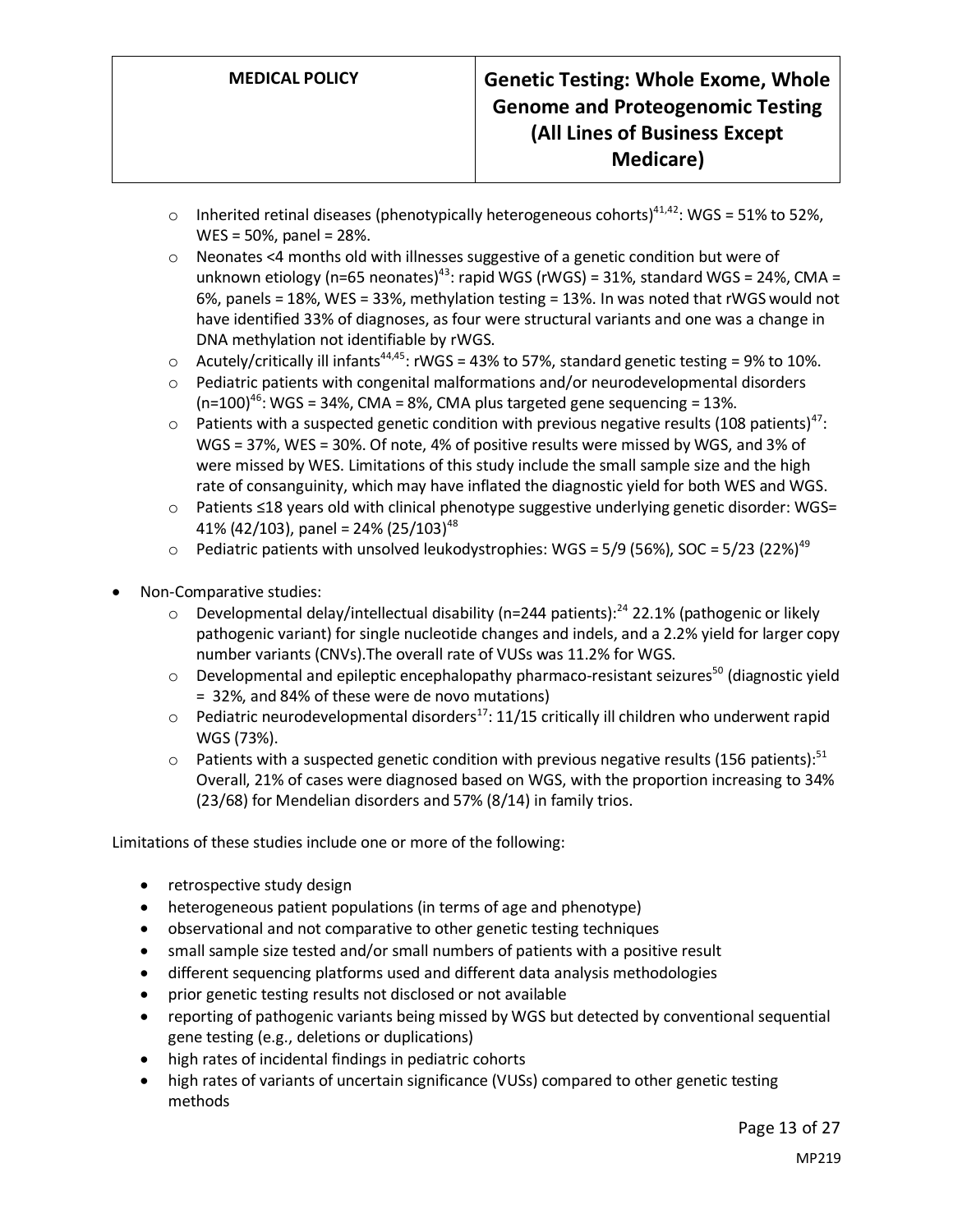• lack of evaluation diagnostic yields and/or outcomes in a single patient population between WGS sequencing platforms/data analysis methodologies

#### *WES/WGS for Targeted Therapy Identification for Oncologic Indications*

#### Pediatric Populations

In 2016, Parsons et al. published a study which determined the prevalence of somatic and germline mutations in children with solid tumors.<sup>52</sup> Tumor samples were available for WES in 121 patients. In this group, somatic mutations with established clinical utility were found in four patients (3%), and mutations with *possible* clinical utility were found in 29 patients (24%).

In 2018, Østrup et al. reported on the clinical impact of molecular profiling technologies, including WES, RNA sequencing, transcriptome arrays, and single nucleotide polymorphism (SNP) arrays, on pediatric tumors in children with refractory cancer. Fifty-one of the samples from 48 children were evaluated by WES.<sup>53</sup> The highest yield for actionable findings was from WES (39%). Overall, 20/51 samples (39%) were reported as having actionable findings, but WES variants were not analyzed separately from variants found using other methodologies.

In 2018, Rusch et al. performed WGS, WES and transcriptome (RNA-Seq) sequencing of tumors and normal tissue from 78 pediatric cancer patients.<sup>54</sup> The samples were made up of the following: hematologic (n=36), solid tumor (n=26), and brain tumor (n=16). Overall, 240 pathogenic variants were reported across all cases, including 84 of 86 known from previous diagnostic testing (98% sensitivity). Combined three-platform sequencing (WES/WGS and transcriptome analyses) achieved 98% sensitivity, but independently, WGS , WES and transcriptome sequencing only achieved sensitivities of 89%, 62% and 18%, respectively.

In 2015, Zhang et al. reported the prevalence of cancer pre-disposition germline mutations in children and adolescents with cancer in 1120 patients under the age of 20<sup>55</sup>. Whole exomes were sequenced in 456 patients, whole genomes were sequenced in 595, and both WES and WGS were performed in 69. Patient exomes were compared to population controls from the 1000 Genomes project and from sequencing from an autism study. Overall, germline mutations were found in 95 children with cancer (8.5%), as compared to only 0.6 to 1.1% of controls. Diagnostic yields were not reported separately for WES and WGS. Changes in management as a result of WES and/or WGS were not reported.

In 2016, Parsons et al. published a study which determined the prevalence of somatic and germline mutations in children with solid tumors.<sup>52</sup> Diagnostic germline mutations, assayed by WES on blood, related to the child's clinical presentation were found in 15/150 patients (10%). Nearly all patients (98%) had variants of unknown significance in known cancer genes, drug response genes, and genes known to be associated with recessive disorders.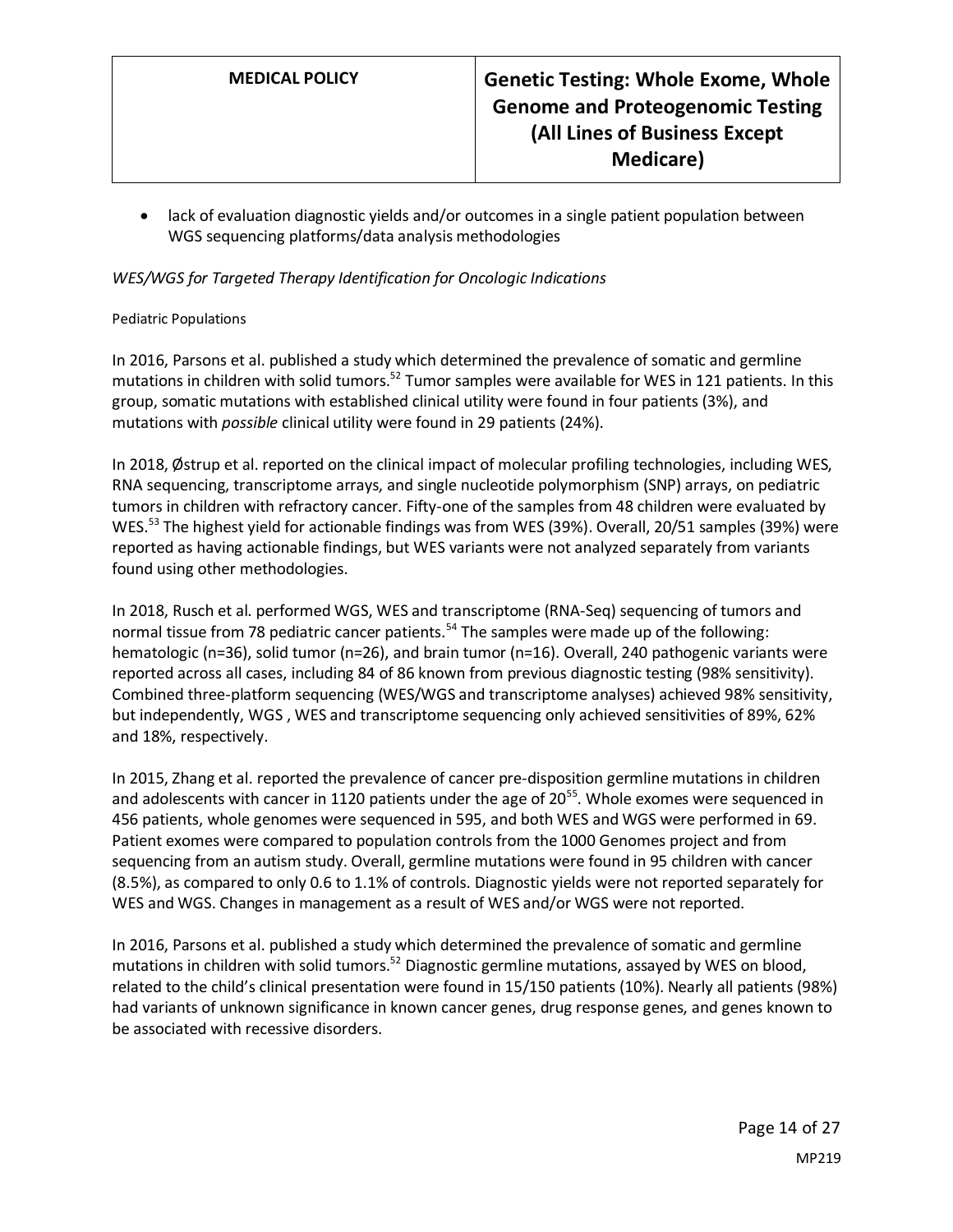Adults

Several studies have been published that have evaluated the use of WES or WGS to characterize tumors and aid in the selection of targeted therapies in adult cohorts, including the following:

- Comparative Studies:
	- $\circ$  Mixed tumor types (Jones et al., 2015)<sup>56</sup> (WES and panel testing on 815 tumor-normal paired samples from patients of 15 tumor types):
		- Overall 75% of cases had somatic alterations in genes associated with known therapies or current clinical trials and 3% of patients had germline alterations in cancer-predisposing genes. However, WES and targeted panel results were not separately reported.
		- tumor only WES was unable to identify germline mutations
		- false-positive findings were higher for WES (65%) than panel testing (31%)
- Noncomparative:
	- $\circ$  Advanced cancer (78 patients, predominantly adults) (Laskin et al., 2015)<sup>57</sup>: Overall, 55 patients (71%) received results that were considered "actionable". No actual changes in management were reported.
	- $\circ$  Metastatic and treatment-resistant cancers (19 tumor types) (Beltran et al., 2015)<sup>58</sup>: WES provided informative results in 91/97 patients (94%), including alterations for which there is an approved drug, there are therapies in clinical or preclinical development, or they are considered drivers and potentially actionable. No actual changes in management were reported.
	- $\circ$  Mixed primary and metastatic tumors, using the EXaCT-1 WES assay (Rennert et al., 2016)<sup>59</sup>: Prospective analysis of 337 tumor samples from patients with advanced disease. Mutations were identified in 168 unique genes out of the 558 cancer genes analysed (30%). Among these, 72 mutations were Tier 1 (40 unique mutations in 15 genes) and 475 were Tier 2 (338 unique variations in 153 genes), accounting for 13% and 69% of the cases, respectively. No actual changes in management were reported.
	- $\circ$  Follicular thyroid cancer (Nicolson et al., 2018)<sup>60</sup>: WES on 39 tumors of three different subtypes. Overall, 14/39 samples (36%) had mutations in known cancer- or FTC-specific driver genes and 8/39 samples (20.5%) had mutations in RAS family genes. No actual changes in management were reported.

Note on analytical validity: One important limitation of the use of WES in cancer care is that it has been reported that up to 25% of the captured regions in clinically relevant genes did not achieve the required minimum depth of coverage for accurate negative-mutation calls, leading to unacceptably high falsenegative results.<sup>59</sup> This limitation is of particular importance for tumour suppressor genes, where deleterious mutations could potentially occur anywhere along the entire length of the coding region and the inability to detect these mutations may preclude treatment with effective therapies.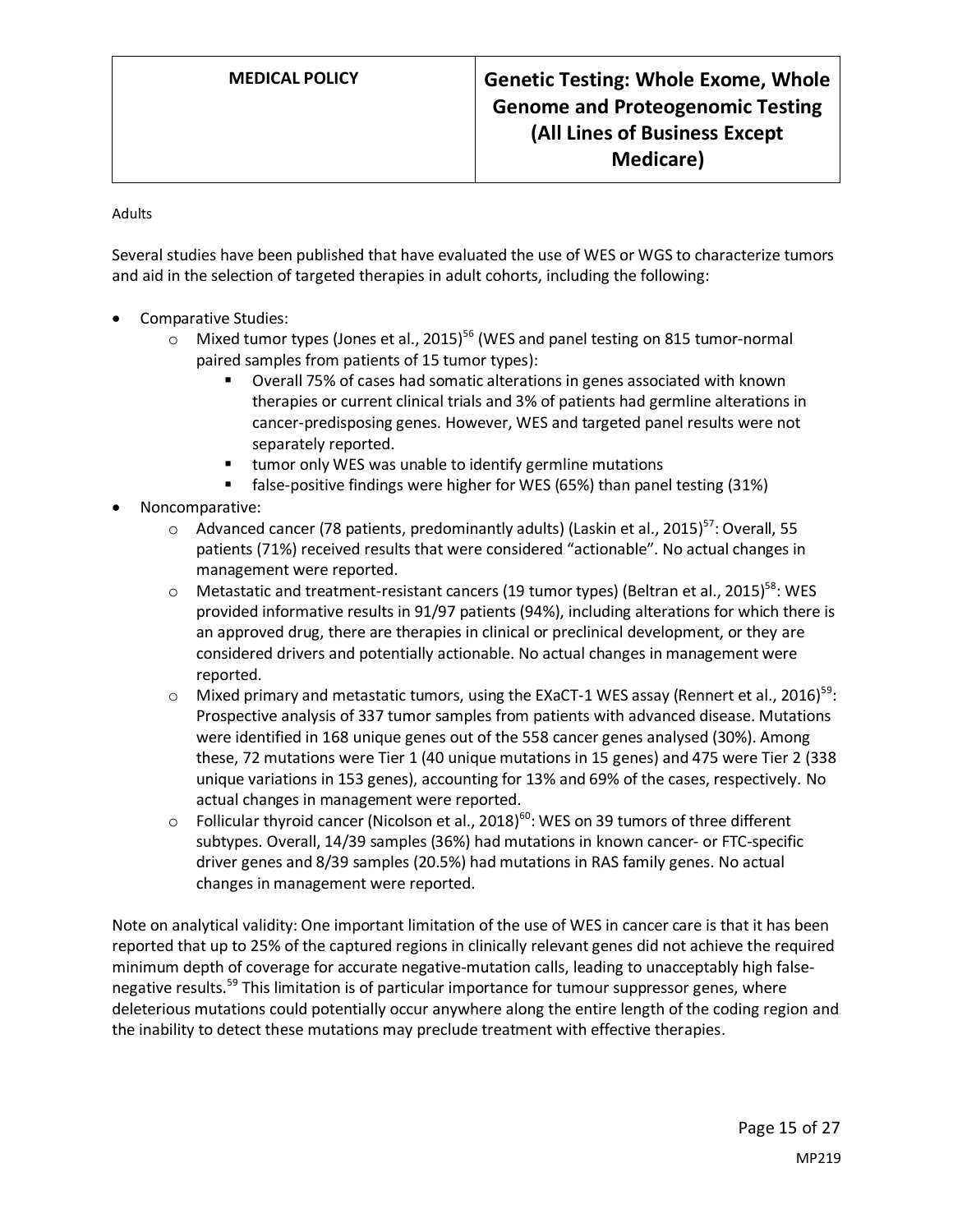#### Clinical Utility

#### *Whole Exome Sequencing for Hereditary Conditions*

In 2016, Hayes published a review of the clinical utility of WES for non-autism-related neurological conditions in pediatric populations after standard diagnostic and genetic tests failed to provide a definitive diagnosis, including 8 studies evaluating between 42 and 2000 patients.<sup>10</sup> The review excluded studies that included adults (even if clinical onset was in childhood), potentially erroneously reducing clinical utility for any given neurological condition The review reported that diagnosis by WES directly changed patient management in 45.3% to 76.9% of patients in three studies and 3.4% in one study.

Of note, in the initial publication of the Hayes review, the clinical utility of WES in this population was graded as a "C". However, in the 2018 update, over 450 unique studies were identified, and Hayes indicated that "new study(s) that have data on the clinical utility of genetic testing may have an impact on the Hayes Rating(s)." However, a review of these new studies was not reported.

Additional clinical utility of WES has been reported for a number of other indications, including:

- Chronic kidney disease (adults)<sup>32</sup>: 16/19 patients with actionable mutations; 68%, including but not limited to avoidance of immunosuppressants [4 patients], referral for transplant [3 patients], additional testing of other symptoms [4 patients], initiation of new medication therapies [4 patients].
- Children with drug resistant epilepsy<sup>13</sup>: 34/86 patients diagnosed by WES accepted changes in management and 91% of these either reported reduced or no seizures at follow-up.
- Pediatric genetic conditions<sup>29</sup>: 5/12 children (42%) who were diagnosed by WES had changes in treatment plans.
- Pediatric neurodevelopmental disorders (2 studies):
	- $\circ$  Soden et al.<sup>17</sup>: 22/45 patients diagnosed by either WES or rapid WGS [49%] changed patient management). Drug or dietary treatments were started 10 children and in two there was a reported favorable response to the treatment including reduction of seizures. Three diagnoses enabled discontinuation of unnecessary treatments, and nine prompted evaluation for possible disease complications.
	- $\circ$  Srivastava et al.<sup>18</sup>: 32/32 patients positive for pathogenic variants underwent changes in management.
- Undiagnosed genetic conditions (mixed cohort with 78% children):<sup>34</sup> 21/37 patients who were diagnosed had reported changes in management, including screening for additional manifestations (n=8 patients), altered management (n=14), novel therapy (n=2), identification of other familial mutation carriers (n=5), and reproductive planning (n=6). WES results triggered changes in reproductive planning ( $n = 27$ ), disease monitoring initiation ( $n = 4$ ), investigation of systemic involvement of the disorder(s) ( $n = 6$ ), changing of prognosis ( $n = 10$ ), medication changes ( $n = 7$ ), and clinical trial education (n = 3)".
- Children/ Infants with a suspected monogenic condition (3 studies, 2 by the same group)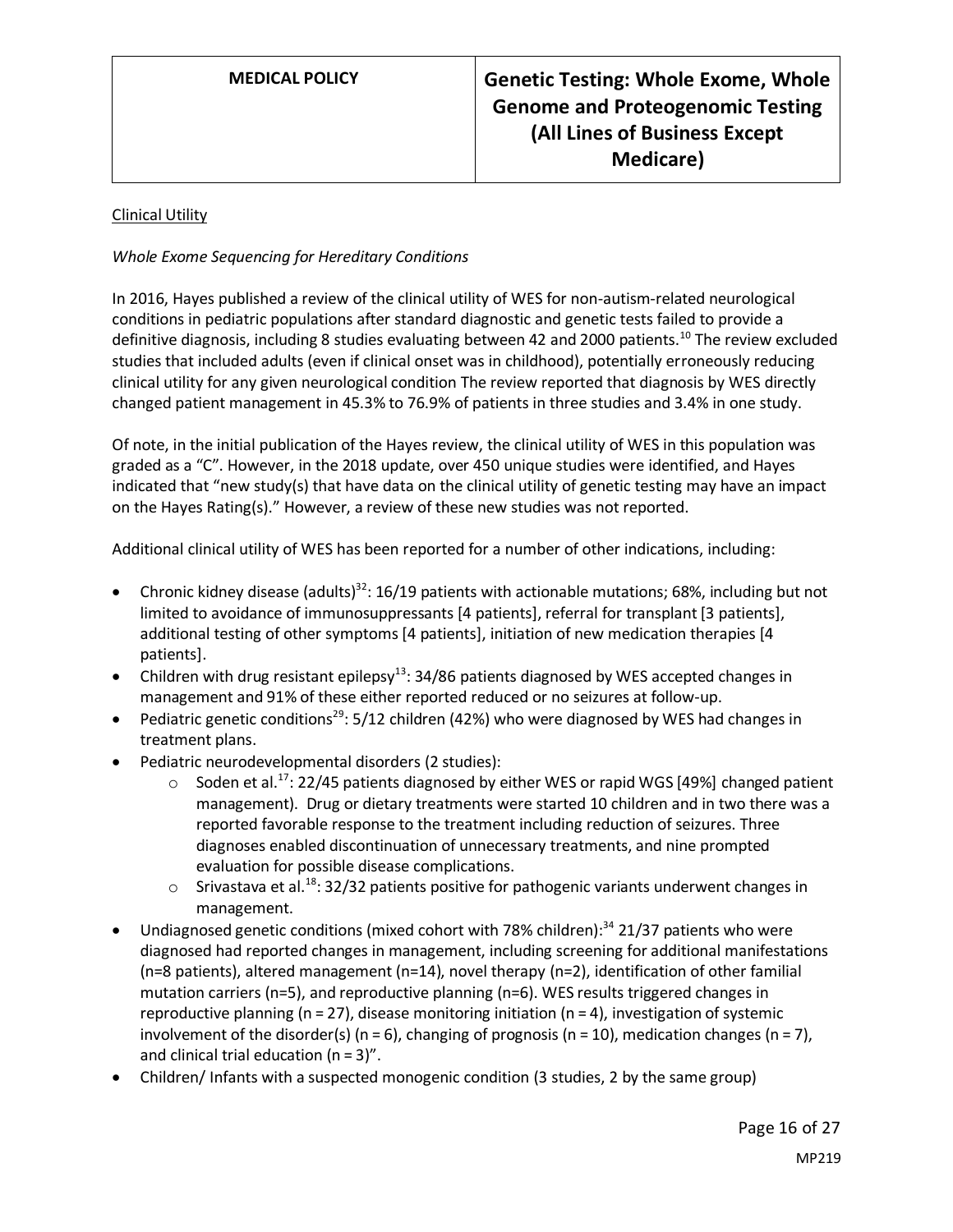- $\circ$  Standard WES in infants:<sup>20</sup> (predominantly congenital abnormalities, dysmorphic features and/or neurometabolic indications):<sup>20</sup> 15/ 46 patients diagnosed through WES (32.6%) had a change in clinical management, including but not limited to modifications to existing treatment regimens (n=8), additional surveillance for known complications of their condition (n=9), and one was discharged from surveillance based on an erroneous clinical diagnosis.
- $\circ$  Standard WES in children (2 to 18 years of age):<sup>22</sup> 6/23 (26%) patients had altered clinical management.
- $\circ$  Rapid WES (median turnover time = 16 days):<sup>21</sup> 21/21 patients diagnosed through rapid WES (57%) had changes in clinical management, including the provision of lifesaving treatment, avoidance of invasive biopsies, and palliative care guidance.
- Intellectual developmental disorder and unexplained metabolic phenotypes (cohort 80% children):<sup>38</sup> 18/28 (64%) of patients with a positive results from WES had changes in management, including but not limited to incorporation of new preventive measures (e.g., screening for cancer and avoidance of disease triggers), initiation of immune-modulating therapies, initiation of more precise symptomatic treatments (e.g., supplementation with 5-hydroxytryptophan, levodopa, carbidopa, serine, or folinic acid), and treatments targeting the identified abnormality at a cellular or molecular level.

### *Whole Genome Sequencing for Hereditary Conditions*

In 2016, Hayes published a review of the clinical utility of WGS for neonatal and pediatric patients to identify or confirm the genetic etiology of a known or unknown disorder in clinically affected patients and as a method of newborn screening, including six studies including between 21-1696 patients. Three of the included studies evaluated the use of WGS in patients with autism, developmental delay, and/or structural malformations; two studies evaluated WGS performed in an acute setting (neonatal intensive unit [NICU] and/or postoperative intensive care unit [PICU]) for the purpose of diagnosis; and one study compared the use of WGS for a subset of genes related to newborn screening (NBS) to traditional NBS methods. The review reported the following:

- The impact of WGS on clinical management was reported in four studies and ranged from 19% to 85% in pediatric patients.
- Limitations included, but were not limited to the following:
	- $\circ$  No studies reported on long-term improved impact on health outcomes in either pediatric or neonate populations.
	- o WGS in neonates for NBS: only one study to consider, deemed of very low quality. Additional studies are needed that compare WGS with traditional NBS methods, evaluate the change in patient management resulting from WGS, and assess the impact on short- and long-term patient outcomes. The review stated "When WGS is used as a method of NBS, complications arise in interpreting the disease risk of some variants identified in a (initially) healthy patient."
	- o Overall the body of evidence was of low quality for changing pediatric patient management based on WGS.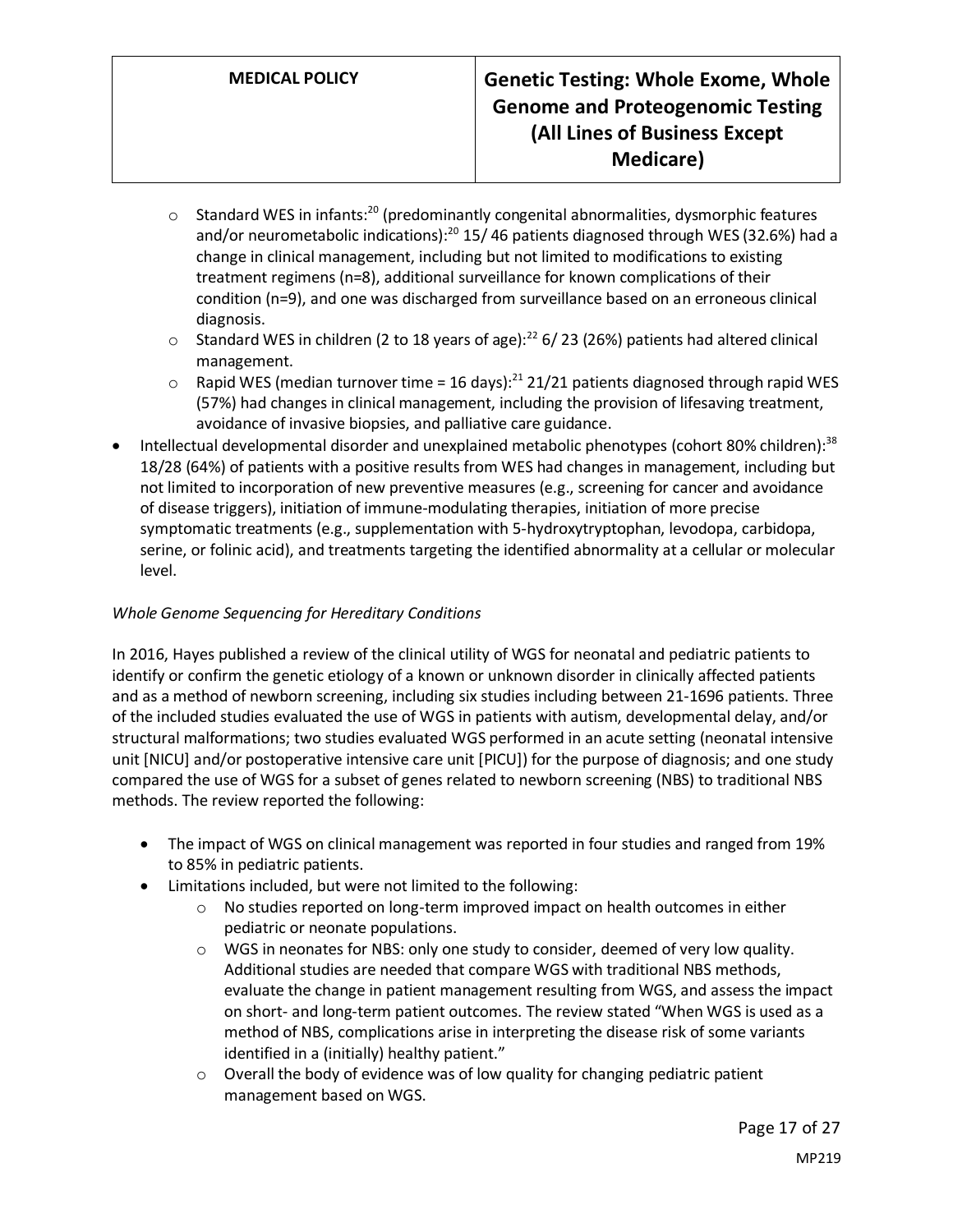Of note, in the initial publication of the Hayes review, the clinical utility of WES in this population was graded as a "C" for pediatric populations and "D2" for newborn screening. However, in the 2018 update, over 800 additional studies were identified, and Hayes indicated "new study(s) that have data on the clinical utility of genetic testing may have an impact on the Hayes Rating(s)." However, a review of these new studies was not reported.

Additional reports of the clinical utility of WGS have been published for various indications, including:

- Acutely ill infants (n=29 infants)<sup>44</sup>: The rate of clinical utility of rWGS (31%, thirteen of 42 infants) was significantly greater than for standard genetic tests (2%, one of 42; P = .0015). Eleven (26%) infants with diagnostic rWGS avoided morbidity, one had a 43% reduction in likelihood of mortality, and one started palliative care.
- Critically ill infants (n=35 patients):<sup>45</sup> Impact on clinical management was noted in 13 (65%) of 20 infants diagnosed by rWGS, four (20%) had diagnoses that led to a clinical intervention and six (30%) were started on palliative care.

#### *WES/WGS for Targeted Therapy Identification for Oncologic Indications*

Several studies have been published that have evaluated the use of WES or WGS to aid in the selection of targeted therapies in adult cohorts, including the following:

- Noncomparative:
	- $\circ$  Ovarian cancer (Sohn et al., 2012)<sup>61</sup>: Retrospective analysis of WES data on 174 women with high grade ovarian serous cancer (HG-OSC). Authors reported that 62 mutations or more per patient was a predictive factor for determining platinum-based chemotherapy response and was also statistically significantly associated with longer overall survival and progressionfree survival.
	- $\circ$  Advanced cancer (78 patients, predominantly adults) (Laskin et al., 2015)<sup>57</sup>: Overall, 23 of the 55 patients that received actionable results (42%) received treatment that was driven by WGS results. Overall, 14 patients (25%) showed clinical /radiographic improvement as a result of the WGS-directed treatment. However, the authors reported that there were limited treatment options available based on results, including even when considering available clinical trials.
	- $\circ$  Metastatic and treatment-resistant cancers (19 tumor types) (Beltran et al., 2015)<sup>58</sup>: WES provided informative results in 91/97 patients (94%); however, treatment was guided in only five patients (5%).

There are a limited number of studies that have reported on the actual clinical utility of WES or WGS for cancer care. These studies all suffer from small patient numbers, heterogeneity with-in and between studies in terms of patient population, and overall low proportions of patients having actual management changes based on WGS/WES test results. Only two studies were identified that reported on whether the changes in management resulted in changes in patient health outcomes. Several additional studies have reported on the potential/perceived clinical utility of WES or WGS based on the

Page 18 of 27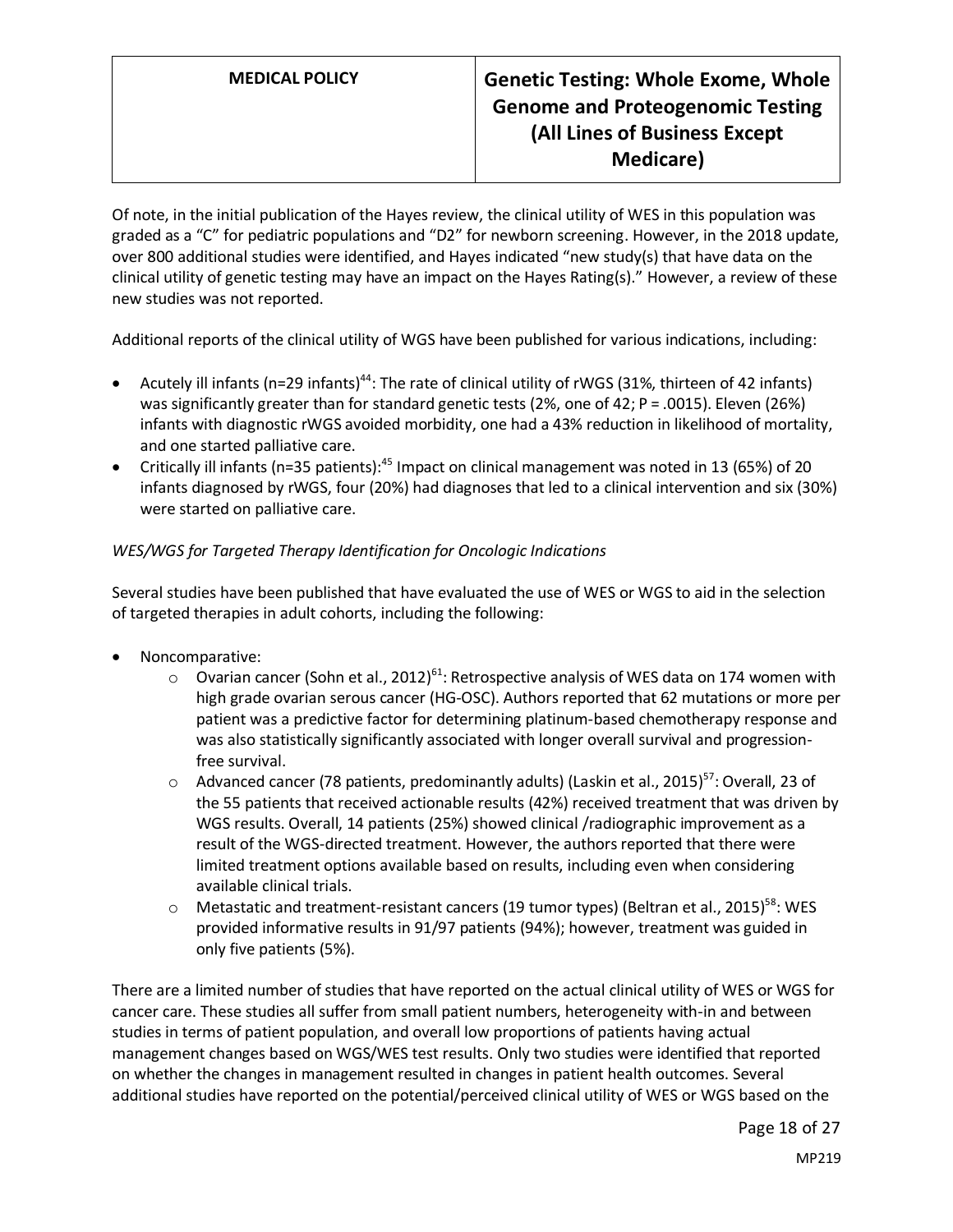pathogenicity of variants identified. However, these latter studies did not report actual changes in management.

#### Proteogenomic Testing

In 2017, Hayes published a review of the GPS Cancer proteogenomic test but was unable to identify any studies reporting on the analytical validity, clinical validity, or clinical utility of the test.<sup>8</sup> Therefore, Hayes gave the GPS test a D2 rating.

The clinical validity of proteogenomic tests, including but not limited to the GPS Cancer test, is undefined and no inferences can be made regarding the clinical utility of these tests.

## <span id="page-18-0"></span>**CLINICAL PRACTICE GUIDELINES**

American Society of Human Genetics (ASHG) / American College of Medical Genetics and Genomics (ACMG)

In 2015, the ASHG/ACMG jointly published a statement on genetic testing in children and adolescents,<sup>7</sup> recommending the following regarding whole-exome and whole-genome sequencing:

- "When clinically indicated, the scope of genetic testing should be limited to single-gene analysis or targeted gene panels based on the clinical presentation of the patient.
- Targeted testing using genome-scale sequencing, but restricting analysis to a limited set of genes relevant to the clinical indication, is an acceptable alternative to a single-gene analysis or targeted gene panel in certain circumstances.
- When genome-scale sequencing is performed but the analysis is restricted to a limited set of targeted genes, ASHG finds it ethically acceptable for the laboratory to limit the analysis to the genes of clinical interest.
- ASHG recommends that, in the context of diagnostic testing for a child with a most likely genetic disorder, genome-scale sequencing is appropriate when prior, more limited genetic testing failed to identify a causative mutation.
- At the present time, genome-scale sequencing **is not indicated** for screening in healthy children.
- Genome-scale sequencing **is not indicated** for the purposes of clinical newborn screening at this time."

#### American College of Medical Genetics and Genomics (ACMG)

In 2012, the ACMG published a position statement that recommended the following regarding exome and genome sequencing for diagnostic purposes:<sup>62</sup>

"WGS/WES should be considered in the clinical diagnostic assessment of a phenotypically affected individual when: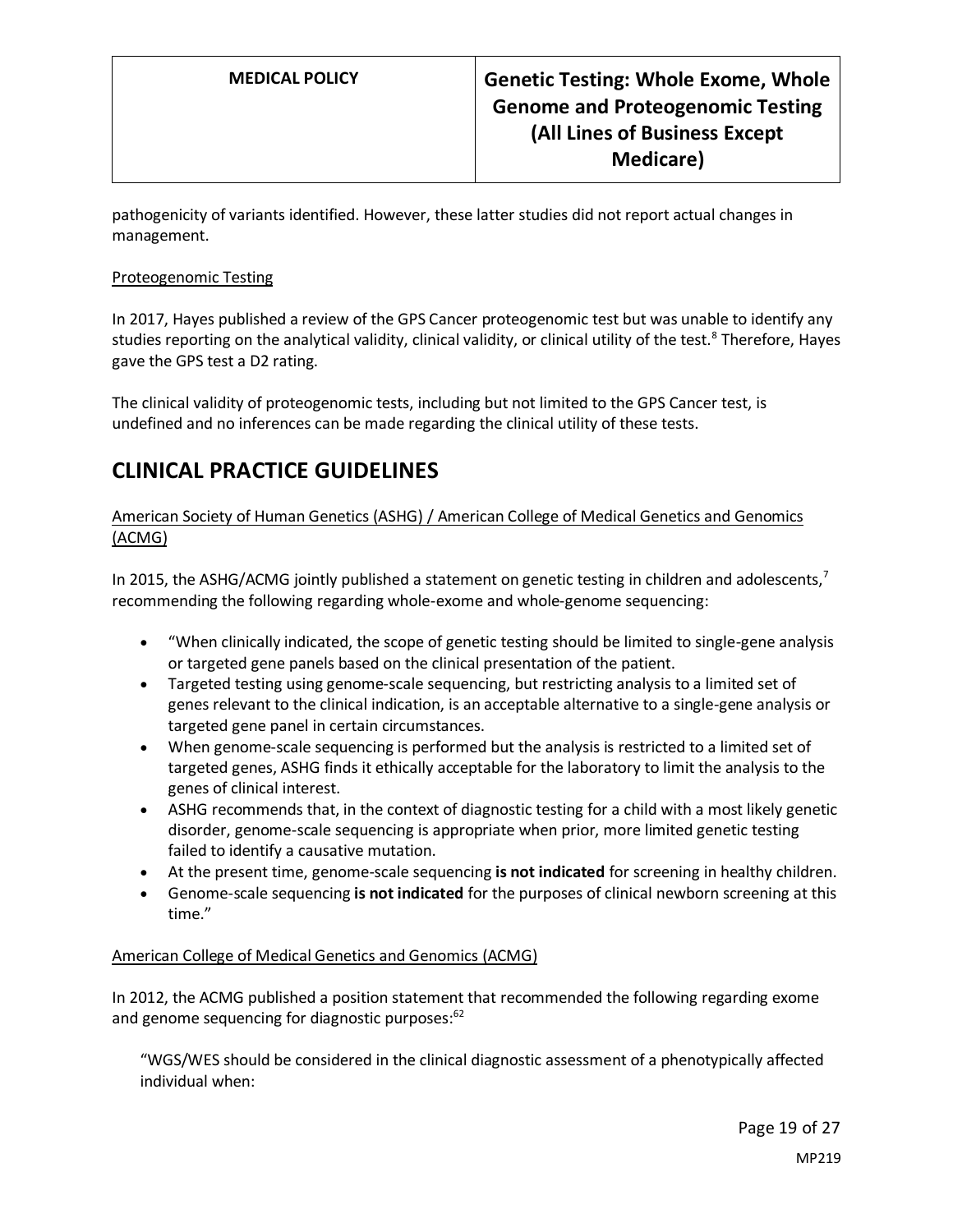- a. The phenotype or family history data strongly implicate a genetic etiology, but the phenotype does not correspond with a specific disorder for which a genetic test targeting a specific gene is available on a clinical basis.
- b. A patient presents with a defined genetic disorder that demonstrates a high degree of genetic heterogeneity, making WES or WGS analysis of multiple genes simultaneously a more practical approach.
- c. A patient presents with a likely genetic disorder but specific genetic tests available for that phenotype have failed to arrive at a diagnosis.
- d. A fetus with a likely genetic disorder in which specific genetic tests , including targeted sequencing tests, available for that phenotype have failed to arrive at a diagnosis.
	- i. [However] prenatal diagnosis by genomic (i.e., next-generation whole exome- or whole genome-) sequencing has significant limitations. The current technology does not support short turn-around times which are often expected in the prenatal setting. There are high false positive, false negative, and variants of unknown clinical significance rates. These can be expected to be significantly higher than seen when array CGH is used in prenatal diagnosis."

ACMG has recommended that for screening purposes:

- "WGS/WES *may be considered* in preconception carrier screening, using a strategy to focus on genetic variants known to be associated with significant phenotypes in homozygous or hemizygous progeny.
- WGS/WES **should not be used** at this time as an approach to prenatal screening.
- WGS/WES **should not be used** as a first-tier approach for newborn screening."

### American College of Obstetricians and Gynecologists / Society for Maternal Fetal Medicine (ACOG/SMFM)

In 2016, ACOG/SMFM published joint guidelines on the use of next-generation sequencing in prenatal diagnosis, $^{63}$  recommending the following:

"The routine use of whole-genome or whole-exome sequencing for prenatal diagnosis is not recommended outside of the context of clinical trials until sufficient peer-reviewed data and validation studies are published."

## <span id="page-19-0"></span>**CENTERS FOR MEDICARE & MEDICAID**

As of July 25, 2021, no Centers for Medicare & Medicaid (CMS) coverage guidance was identified which addresses exome, genome or proteogenomic testing for any indication.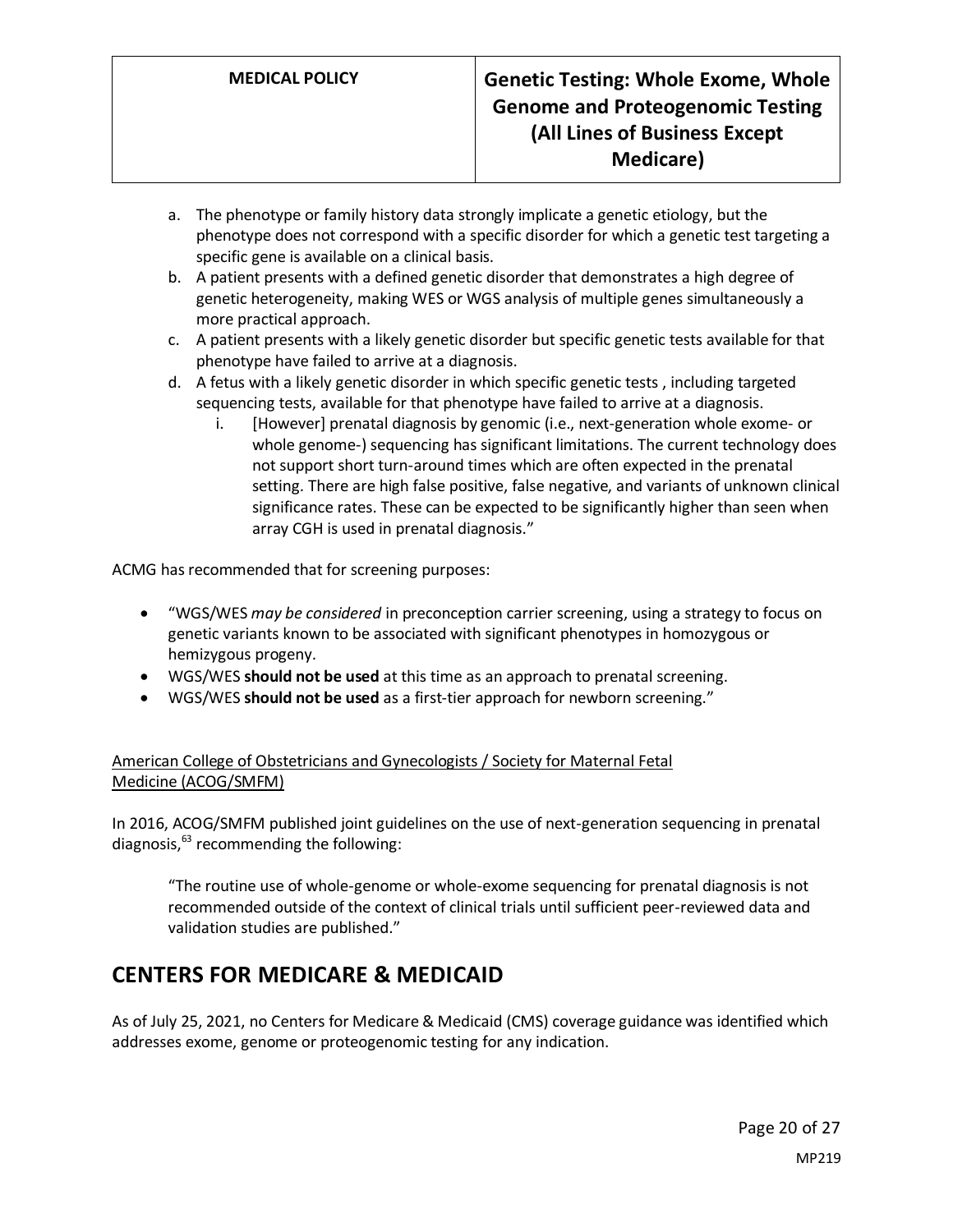## **POLICY SUMMARY**

#### Whole Exome Sequencing (WES) for Hereditary Conditions

There is sufficient evidence of clinical validity and utility for the use of whole exome sequencing (WES) for the evaluation of pediatric patients for whom there is a strong suspicion of a condition of genetic etiology that is unable to be diagnosed using clinical, laboratory or targeted genetic testing. The body of evidence consists of a large number of moderate to large observational studies that report diagnostic yields typically between 25-50% and report no less than 25% of patients who undergo management changes as a result of WES. The use of WES to arriving at the correct diagnoses in these patients not only provides relief after diagnostic odysseys but also avoids further diagnostic investigations, enables informed patient management, and facilitates accurate genetic counseling and risk assessments, along with providing families with prenatal options. In addition, clinical practice guidelines published by the American Society of Human Genetics and the American College of Medical Genetics and Genomics support the use of WES in this population.

The use of WES in adult patients has not been as well-studied. There is a paucity of studies that have been published evaluating the clinical validity and utility of WES strictly in adult patients. In addition, studies that have included adults as part of a mixed cohort have reported small numbers of included adults (typically less than 20% of the overall patient cohort). The few studies that have evaluated diagnostic yield by age have reported significantly lower diagnostic yields in adult patients compared to children.

#### Whole Genome Sequencing (WGS) for Hereditary Conditions

Although the diagnostic yield for WGS appears to be similar to that of WES, there are far fewer publications on the use of WGS in a clinical setting than WES for the evaluation of hereditary conditions. Therefore, the clinical validity of WGS has not been firmly established in this setting. In addition, there is insufficient evidence that the use of WGS leads to changes in management and that these changes lead to improved health outcomes. In addition, the use of WGS in this patient population has limitations that are unique to WGS compared to WES, including but not limited to significantly increased detection of variants of uncertain significance (VUSs), longer turn-around times, and more complex and less standardized data analysis methods.

#### WES/WGS for Oncologic Indications

There is insufficient evidence that the use of WES or WGS for oncologic indications, including the evaluation of hereditary cancer syndromes and the identification of genetic targets for therapeutic management, leads to improved diagnostic yields or changes in patient management. There is a paucity of studies published evaluating the use of WES or WGS for hereditary cancers. Regarding the use of WES and WGS as a tool to aid in cancer care, including identification of variants that are known therapeutic targets, there are a limited number of studies that have reported on actual changes in management as a result of WES or WGS testing. In addition, the use of WES and WGS in this setting have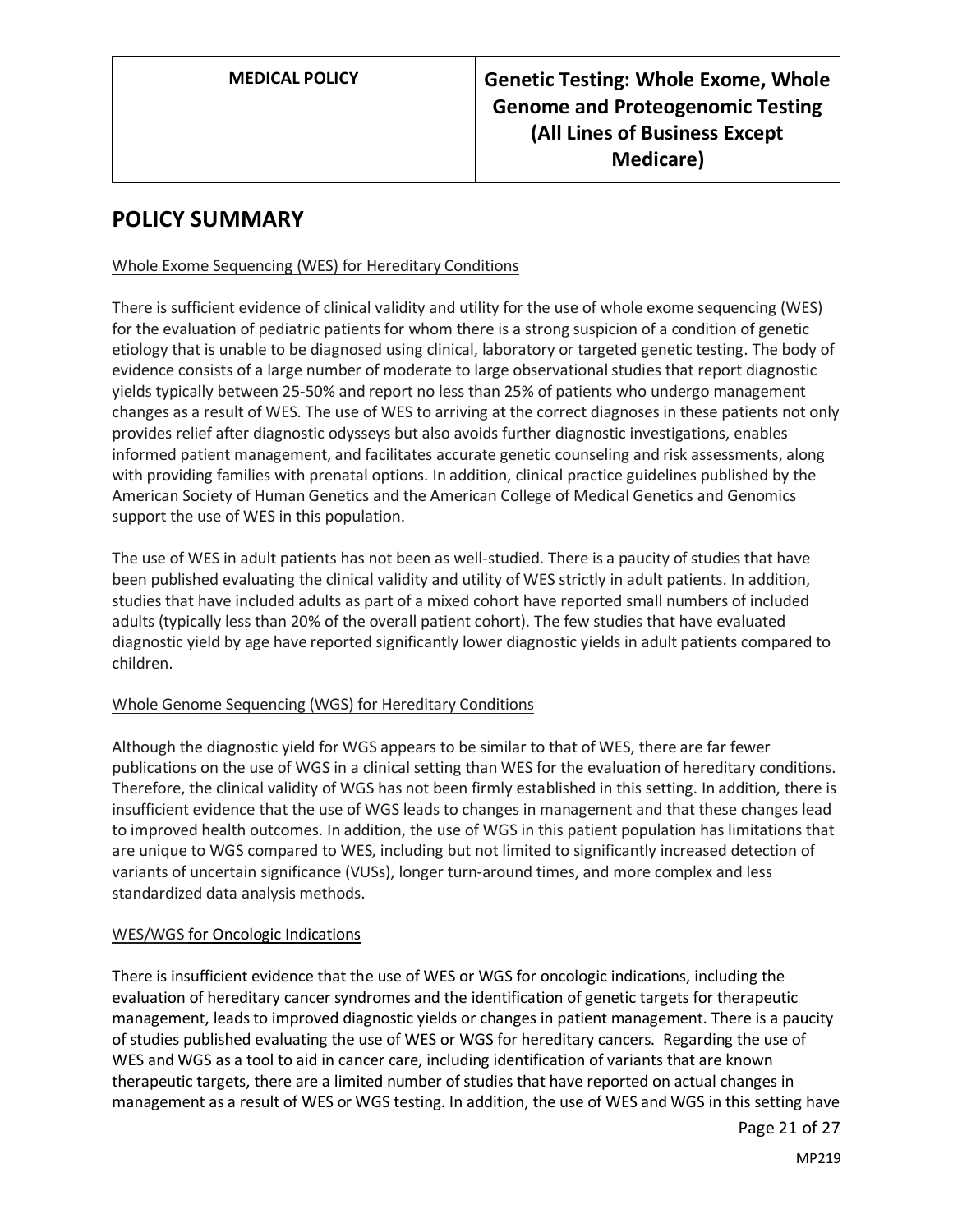limitations unique to oncologic indications, including poor sample quality, small sample quantity and low tumor yield; all of which can reduce the analytical sensitivities of these tests to below the cut-offs required for clinical laboratories.

#### WES/WGS for Reproductive Purposes and Prenatal Testing

There is a paucity of evidence on the use of WES or WGS for reproductive planning and in the prenatal setting. The long turnaround times for these tests, typically 4-8 weeks, make them unfeasible and impractical in these settings. New techniques that allow for rapid detection and reporting of WES and WGS tests are exclusively being studied in research settings at this time. In addition, clinical practice guidelines published by the American College of Obstetricians and Gynecologists, the Society for Maternal Fetal Medicine, and the American College of Medical Genetics and Genomics.

#### Proteogenomic Testing

At this time, no studies were identified that reported on the analytical validity, clinical validity, or clinical utility of proteogenomic tests for any indication. Therefore, the clinical validity of proteogenomic tests, including but not limited to the GPS Cancer test, is undefined and no inferences can be made regarding the clinical utility of these tests.

## **INSTRUCTIONS FOR USE**

Company Medical Policies serve as guidance for the administration of plan benefits. Medical policies do not constitute medical advice nor a guarantee of coverage. Company Medical Policies are reviewed annually and are based upon published, peer-reviewed scientific evidence and evidence-based clinical practice guidelines that are available as of the last policy update. The Companies reserve the right to determine the application of Medical Policies and make revisions to Medical Policies at any time. Providers will be given at least 60-days notice of policy changes that are restrictive in nature.

The scope and availability of all plan benefits are determined in accordance with the applicable coverage agreement. Any conflict or variance between the terms of the coverage agreement and Company Medical Policy will be resolved in favor of the coverage agreement.

## **REGULATORY STATUS**

#### Mental Health Parity Statement

Coverage decisions are made on the basis of individualized determinations of medical necessity and the experimental or investigational character of the treatment in the individual case. In cases where medical necessity is not established by policy for specific treatment modalities, evidence not previously considered regarding the efficacy of the modality that is presented shall be given consideration to determine if the policy represents current standards of care.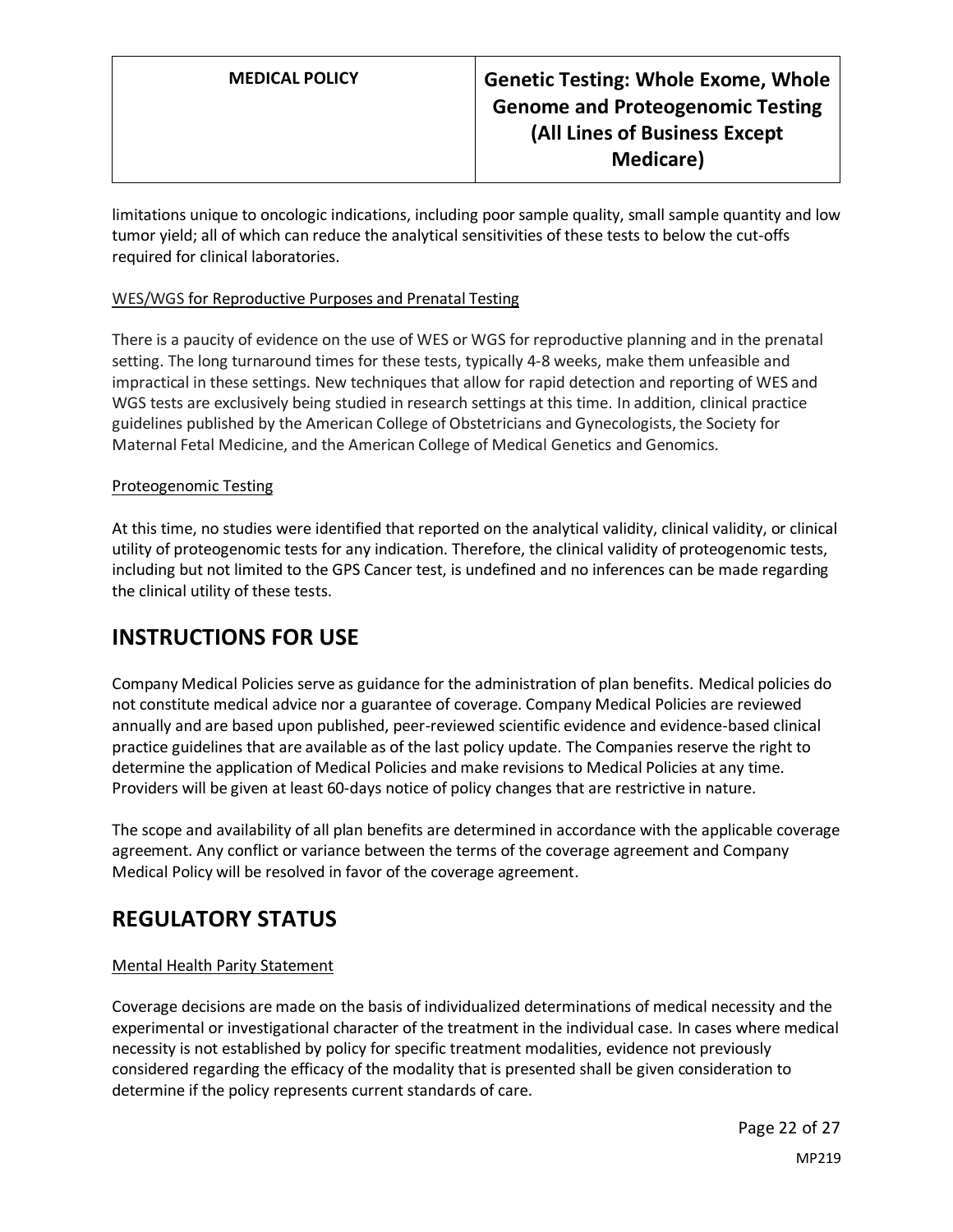# **MEDICAL POLICY CROSS REFERENCES**

- Genetic Counseling
- Genetic Testing: Non-Covered Genetic Panel Tests (All Lines of Business Except Medicare)
- Genetic Testing: Non-Covered Genetic Panel Tests (Medicare Only)
- Genetic Testing: Pharmacogenetic Testing (All Lines of Business Except Medicare)
- Genetic Testing: Pharmacogenetic Testing (Medicare Only)
- Genetic Testing: Reproductive Planning and Prenatal Testing (All Lines of Business Except Medicare)
- Genetic Testing: Reproductive Planning and Prenatal Testing (Medicare Only)

## **REFERENCES**

- 1. Lineagen | NextStepDx PLUS [https://www.lineagen.com/parents/our-testing](https://www.lineagen.com/parents/our-testing-services/nextstepdx-plus/)[services/nextstepdx-plus/.](https://www.lineagen.com/parents/our-testing-services/nextstepdx-plus/) Accessed 07/26/2021.
- 2. PerkinElmer | CNGnome® Test, Test Code: D0900. [https://www.perkinelmergenomics.com/test/D0900.](https://www.perkinelmergenomics.com/test/D0900) Accessed 07/26/2021.
- 3. NantOmics | GPS Cancer™ [https://nantomics.com/gpscancer/.](https://nantomics.com/gpscancer/) Accessed 07/26/2021.
- 4. National Institutes of Health (NIH) / U.S. National Library of Medicine. Medline Plus: Genetics. [https://medlineplus.gov/genetics/.](https://medlineplus.gov/genetics/) Accessed 07/25/2021.
- 5. Washington State Health Care Authority Health Technology Assessment Program. Genomic microarray and whole exome sequencing. Final evidence report: December 19, 2017. [https://www.hca.wa.gov/assets/program/micro-array-wes-final-rpt-20171221.pdf.](https://www.hca.wa.gov/assets/program/micro-array-wes-final-rpt-20171221.pdf) Accessed 07/25/2021.
- 6. Green RC, Berg JS, Grody WW, et al. ACMG recommendations for reporting of incidental findings in clinical exome and genome sequencing. *Genet Med.* 2013;15(7):565-574. <https://www.ncbi.nlm.nih.gov/pubmed/23788249>
- 7. Botkin JR, Belmont JW, Berg JS, et al. Points to Consider: Ethical, Legal, and Psychosocial Implications of Genetic Testing in Children and Adolescents. *Am J Hum Genet.* 2015;97(1):6-21. <https://www.ncbi.nlm.nih.gov/pubmed/26140447>
- 8. Hayes. GTE Synopsis. GPS Cancer (NantHealth). Published: 02/02/2017. [https://www.hayesinc.com/subscribers/displaySubscriberArticle.do?articleUid=gtesyn.gpscance](https://www.hayesinc.com/subscribers/displaySubscriberArticle.do?articleUid=gtesyn.gpscancer3975) [r3975.](https://www.hayesinc.com/subscribers/displaySubscriberArticle.do?articleUid=gtesyn.gpscancer3975) Accessed 07/25/2021.
- 9. Stefanski A, Calle-Lopez Y, Leu C, Perez-Palma E, Pestana-Knight E, Lal D. Clinical sequencing yield in epilepsy, autism spectrum disorder, and intellectual disability: A systematic review and meta-analysis. *Epilepsia.* 2021;62(1):143-151[. https://www.ncbi.nlm.nih.gov/pubmed/33200402](https://www.ncbi.nlm.nih.gov/pubmed/33200402)
- 10. Hayes. Clinical Utility Evaluation. Whole Exome Sequencing for Neurological Conditions in Pediatric Populations. Published: 07/28/2016. Updated: 6/17/2019. [https://evidence.hayesinc.com/report/gts.wes3638.](https://evidence.hayesinc.com/report/gts.wes3638) Accessed 07/25/2021.
- 11. Clark MM, Stark Z, Farnaes L, et al. Meta-analysis of the diagnostic and clinical utility of genome and exome sequencing and chromosomal microarray in children with suspected genetic diseases. *npj Genomic Medicine.* 2018;3(1):16[. https://doi.org/10.1038/s41525-018-0053-8](https://doi.org/10.1038/s41525-018-0053-8)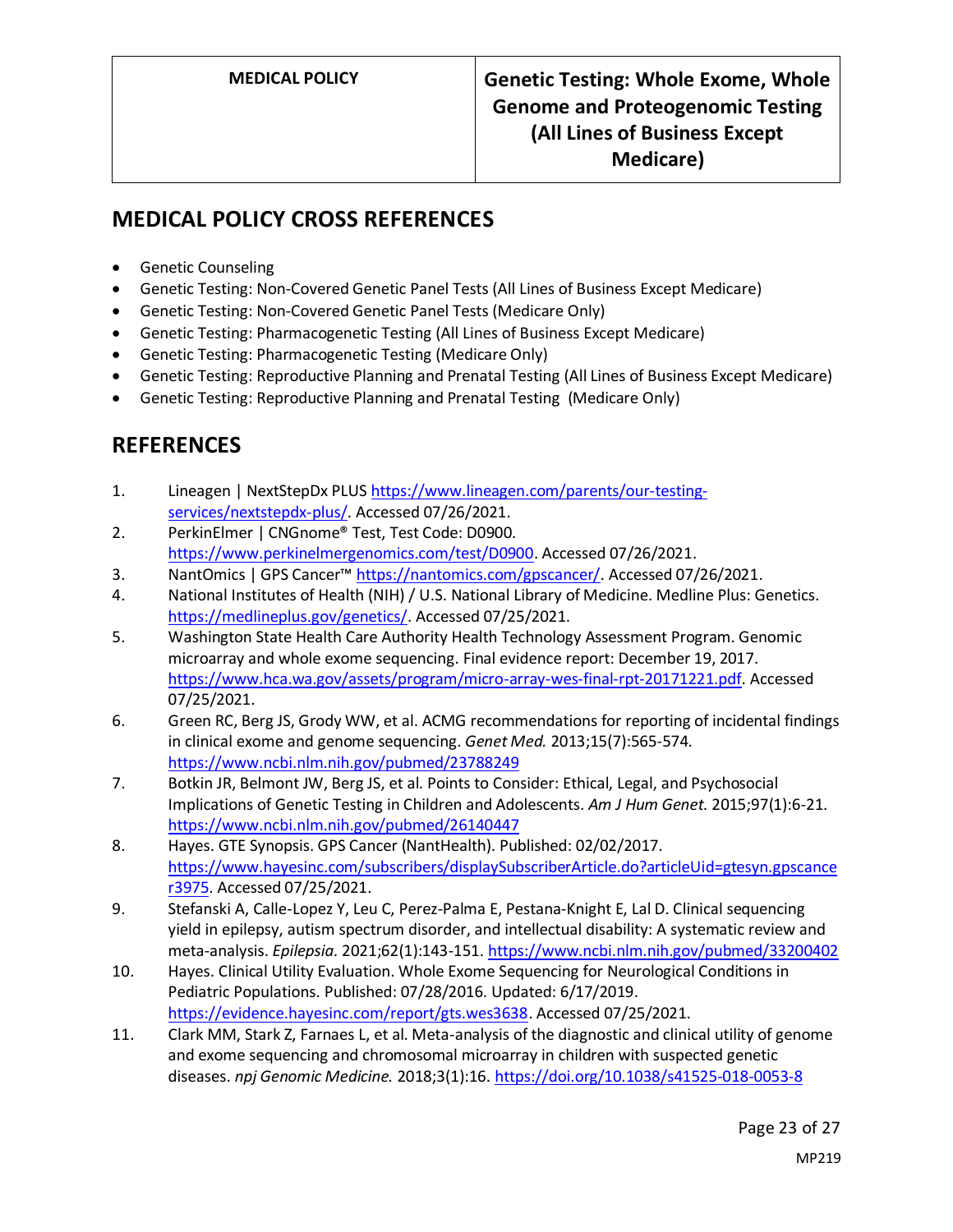- 12. Berg AT, Coryell J, Saneto RP, et al. Early-Life Epilepsies and the Emerging Role of Genetic Testing. *JAMA Pediatr.* 2017;171(9):863-871[. https://www.ncbi.nlm.nih.gov/pubmed/28759667](https://www.ncbi.nlm.nih.gov/pubmed/28759667)
- 13. Peng J, Pang N, Wang Y, et al. Next-generation sequencing improves treatment efficacy and reduces hospitalization in children with drug-resistant epilepsy. *CNS Neurosci Ther.*  2019;25(1):14-20[. https://www.ncbi.nlm.nih.gov/pubmed/29933521](https://www.ncbi.nlm.nih.gov/pubmed/29933521)
- 14. Vissers L, van Nimwegen KJM, Schieving JH, et al. A clinical utility study of exome sequencing versus conventional genetic testing in pediatric neurology. *Genet Med.* 2017;19(9):1055-1063. <https://www.ncbi.nlm.nih.gov/pubmed/28333917>
- 15. Nolan D, Carlson M. Whole Exome Sequencing in Pediatric Neurology Patients: Clinical Implications and Estimated Cost Analysis. *J Child Neurol.* 2016;31(7):887-894. <https://www.ncbi.nlm.nih.gov/pubmed/26863999>
- 16. Yang Y, Muzny DM, Reid JG, et al. Clinical whole-exome sequencing for the diagnosis of mendelian disorders. *N Engl J Med.* 2013;369(16):1502-1511. <https://www.ncbi.nlm.nih.gov/pubmed/24088041>
- 17. Soden SE, Saunders CJ, Willig LK, et al. Effectiveness of exome and genome sequencing guided by acuity of illness for diagnosis of neurodevelopmental disorders. *Sci Transl Med.*  2014;6(265):265ra168.<https://www.ncbi.nlm.nih.gov/pubmed/25473036>
- 18. Srivastava S, Cohen JS, Vernon H, et al. Clinical whole exome sequencing in child neurology practice. *Ann Neurol.* 2014;76(4):473-483[. https://www.ncbi.nlm.nih.gov/pubmed/25131622](https://www.ncbi.nlm.nih.gov/pubmed/25131622)
- 19. Tammimies K, Marshall CR, Walker S, et al. Molecular Diagnostic Yield of Chromosomal Microarray Analysis and Whole-Exome Sequencing in Children With Autism Spectrum Disorder. *JAMA.* 2015;314(9):895-903[. https://www.ncbi.nlm.nih.gov/pubmed/26325558](https://www.ncbi.nlm.nih.gov/pubmed/26325558)
- 20. Stark Z, Tan TY, Chong B, et al. A prospective evaluation of whole-exome sequencing as a firsttier molecular test in infants with suspected monogenic disorders. *Genet Med.*  2016;18(11):1090-1096[. https://www.ncbi.nlm.nih.gov/pubmed/26938784](https://www.ncbi.nlm.nih.gov/pubmed/26938784)
- 21. Stark Z, Lunke S, Brett GR, et al. Meeting the challenges of implementing rapid genomic testing in acute pediatric care. *Genet Med.* 2018[. https://www.ncbi.nlm.nih.gov/pubmed/29543227](https://www.ncbi.nlm.nih.gov/pubmed/29543227)
- 22. Tan TY, Dillon OJ, Stark Z, et al. Diagnostic Impact and Cost-effectiveness of Whole-Exome Sequencing for Ambulant Children With Suspected Monogenic Conditions. *JAMA Pediatr.*  2017;171(9):855-862[. https://www.ncbi.nlm.nih.gov/pubmed/28759686](https://www.ncbi.nlm.nih.gov/pubmed/28759686)
- 23. Sheppard S, Biswas S, Li MH, et al. Utility and limitations of exome sequencing as a genetic diagnostic tool for children with hearing loss. *Genet Med.* 2018. <https://www.ncbi.nlm.nih.gov/pubmed/29907799>
- 24. Bowling KM, Thompson ML, Amaral MD, et al. Genomic diagnosis for children with intellectual disability and/or developmental delay. *Genome Med.* 2017;9(1):43. <https://www.ncbi.nlm.nih.gov/pubmed/28554332>
- 25. Bardakjian TM, Helbig I, Quinn C, et al. Genetic test utilization and diagnostic yield in adult patients with neurological disorders. *Neurogenetics.* 2018;19(2):105-110. <https://www.ncbi.nlm.nih.gov/pubmed/29589152>
- 26. Kingsmore SF, Cakici JA, Clark MM, et al. A Randomized, Controlled Trial of the Analytic and Diagnostic Performance of Singleton and Trio, Rapid Genome and Exome Sequencing in Ill Infants. *The American Journal of Human Genetics.* 2019;105(4):719-733. <http://www.sciencedirect.com/science/article/pii/S0002929719303131>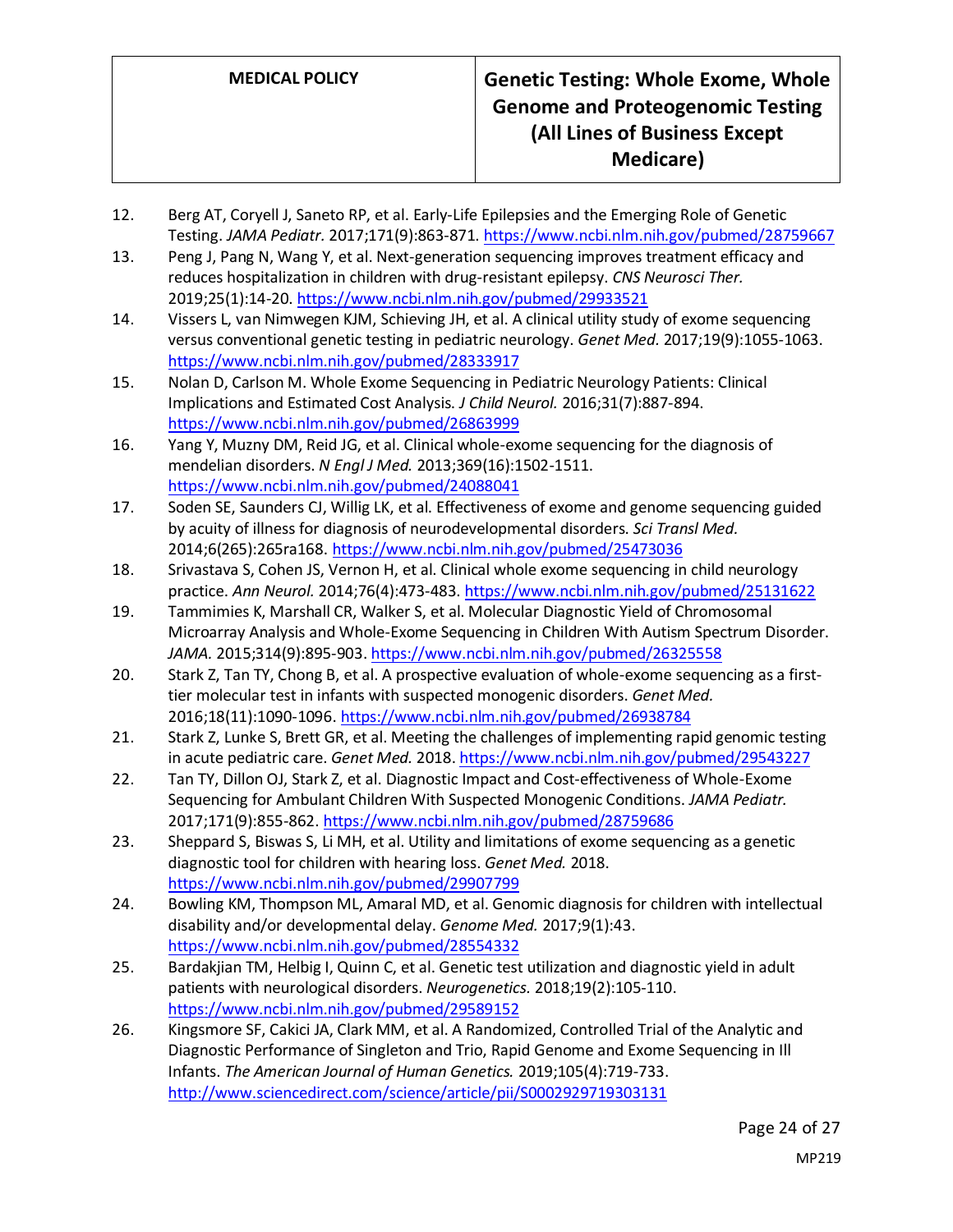- 27. Balci TB, Hartley T, Xi Y, et al. Debunking Occam's razor: Diagnosing multiple genetic diseases in families by whole-exome sequencing. *Clin Genet.* 2017;92(3):281-289. <https://www.ncbi.nlm.nih.gov/pubmed/28170084>
- 28. Posey JE, Rosenfeld JA, James RA, et al. Molecular diagnostic experience of whole-exome sequencing in adult patients. *Genet Med.* 2016;18(7):678-685. <https://www.ncbi.nlm.nih.gov/pubmed/26633545>
- 29. Valencia CA, Husami A, Holle J, et al. Clinical Impact and Cost-Effectiveness of Whole Exome Sequencing as a Diagnostic Tool: A Pediatric Center's Experience. *Front Pediatr.* 2015;3:67. <https://www.ncbi.nlm.nih.gov/pubmed/26284228>
- 30. Dragojlovic N, Elliott AM, Adam S, et al. The cost and diagnostic yield of exome sequencing for children with suspected genetic disorders: a benchmarking study. *Genetics in Medicine.*  2018;20(9):1013-1021.<https://doi.org/10.1038/gim.2017.226>
- 31. Ji J, Shen L, Bootwalla M, et al. A semiautomated whole-exome sequencing workflow leads to increased diagnostic yield and identification of novel candidate variants. *Cold Spring Harb Mol Case Stud.* 2019;5(2).
- 32. Lata S, Marasa M, Li Y, et al. Whole-Exome Sequencing in Adults With Chronic Kidney Disease: A Pilot Study. *Ann Intern Med.* 2018;168(2):100-109. <https://www.ncbi.nlm.nih.gov/pubmed/29204651>
- 33. Farwell KD, Shahmirzadi L, El-Khechen D, et al. Enhanced utility of family-centered diagnostic exome sequencing with inheritance model-based analysis: results from 500 unselected families with undiagnosed genetic conditions. *Genet Med.* 2015;17(7):578-586. <https://www.ncbi.nlm.nih.gov/pubmed/25356970>
- 34. Iglesias A, Anyane-Yeboa K, Wynn J, et al. The usefulness of whole-exome sequencing in routine clinical practice. *Genet Med.* 2014;16(12):922-931. <https://www.ncbi.nlm.nih.gov/pubmed/24901346>
- 35. Trujillano D, Bertoli-Avella AM, Kumar Kandaswamy K, et al. Clinical exome sequencing: results from 2819 samples reflecting 1000 families. *Eur J Hum Genet.* 2017;25(2):176-182. <https://www.ncbi.nlm.nih.gov/pubmed/27848944>
- 36. Allen NM, Conroy J, Shahwan A, et al. Unexplained early onset epileptic encephalopathy: Exome screening and phenotype expansion. *Epilepsia.* 2016;57(1):e12-17. <https://www.ncbi.nlm.nih.gov/pubmed/26648591>
- 37. Ghaoui R, Cooper ST, Lek M, et al. Use of Whole-Exome Sequencing for Diagnosis of Limb-Girdle Muscular Dystrophy: Outcomes and Lessons Learned. *JAMA Neurol.* 2015;72(12):1424-1432. <https://www.ncbi.nlm.nih.gov/pubmed/26436962>
- 38. Tarailo-Graovac M, Shyr C, Ross CJ, et al. Exome Sequencing and the Management of Neurometabolic Disorders. *N Engl J Med.* 2016;374(23):2246-2255. <https://www.ncbi.nlm.nih.gov/pubmed/27276562>
- 39. Hayes. Clinical Utility Evaluation. Whole Genome Sequencing (WGS) in Neonatal and Pediatric Patients. Published: 09/22/2016. Updated: 8/12/2019. [https://evidence.hayesinc.com/report/gti.wgspeds3731.](https://evidence.hayesinc.com/report/gti.wgspeds3731) Accessed 07/25/2021.
- 40. Cirino AL, Lakdawala NK, McDonough B, et al. A Comparison of Whole Genome Sequencing to Multigene Panel Testing in Hypertrophic Cardiomyopathy Patients. *Circ Cardiovasc Genet.*  2017;10(5).<https://www.ncbi.nlm.nih.gov/pubmed/29030401>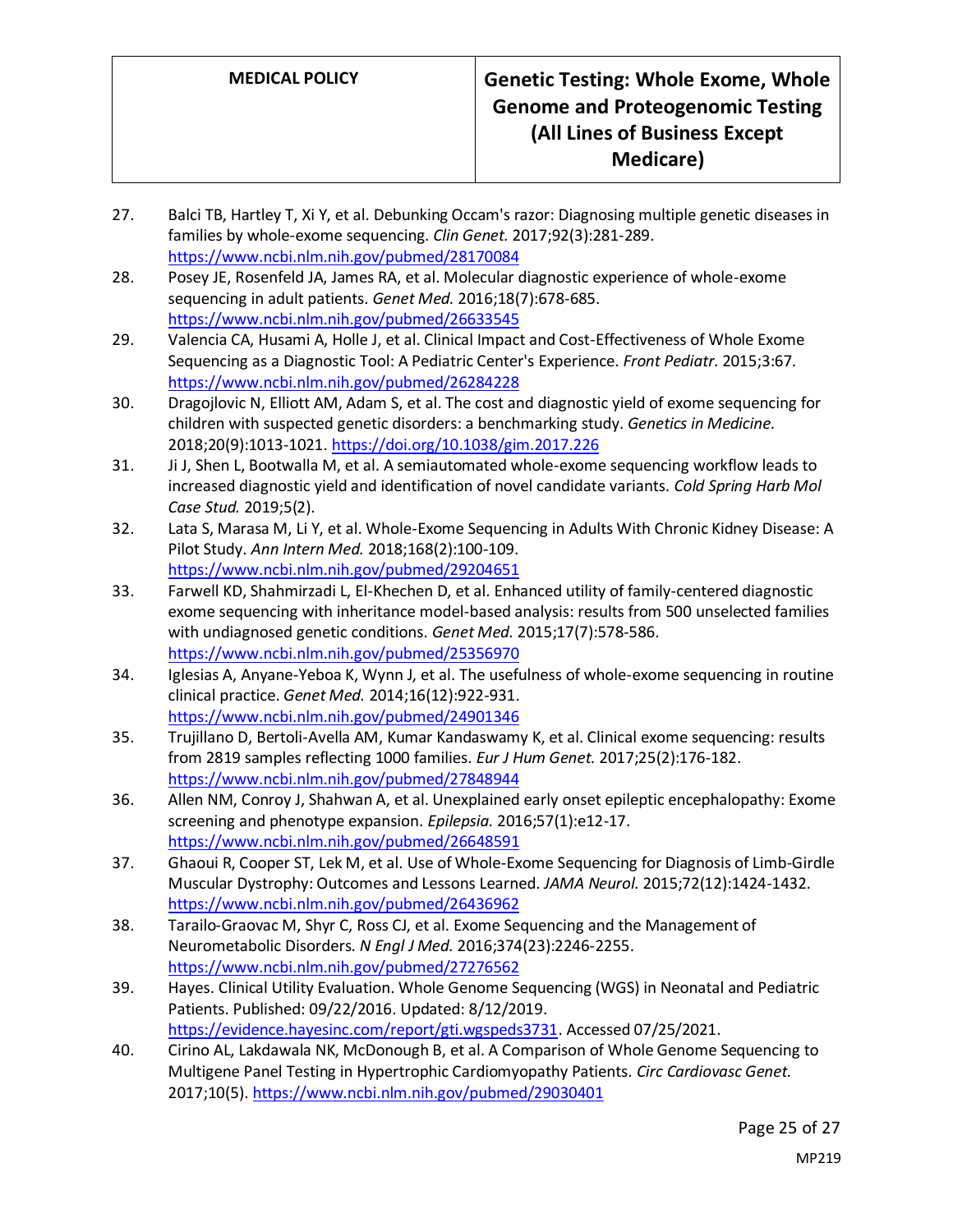- 41. Ellingford JM, Barton S, Bhaskar S, et al. Whole Genome Sequencing Increases Molecular Diagnostic Yield Compared with Current Diagnostic Testing for Inherited Retinal Disease. *Ophthalmology.* 2016;123(5):1143-1150.<https://www.ncbi.nlm.nih.gov/pubmed/26872967>
- 42. Carss KJ, Arno G, Erwood M, et al. Comprehensive Rare Variant Analysis via Whole-Genome Sequencing to Determine the Molecular Pathology of Inherited Retinal Disease. *Am J Hum Genet.* 2017;100(1):75-90[. https://www.ncbi.nlm.nih.gov/pubmed/28041643](https://www.ncbi.nlm.nih.gov/pubmed/28041643)
- 43. Petrikin JE, Cakici JA, Clark MM, et al. The NSIGHT1-randomized controlled trial: rapid wholegenome sequencing for accelerated etiologic diagnosis in critically ill infants. *NPJ Genom Med.*  2018;3:6[. https://www.ncbi.nlm.nih.gov/pubmed/29449963](https://www.ncbi.nlm.nih.gov/pubmed/29449963)
- 44. Farnaes L, Hildreth A, Sweeney NM, et al. Rapid whole-genome sequencing decreases infant morbidity and cost of hospitalization. *NPJ Genom Med.* 2018;3:10. <https://www.ncbi.nlm.nih.gov/pubmed/29644095>
- 45. Willig LK, Petrikin JE, Smith LD, et al. Whole-genome sequencing for identification of Mendelian disorders in critically ill infants: a retrospective analysis of diagnostic and clinical findings. *Lancet Respir Med.* 2015;3(5):377-387[. https://www.ncbi.nlm.nih.gov/pubmed/25937001](https://www.ncbi.nlm.nih.gov/pubmed/25937001)
- 46. Stavropoulos DJ, Merico D, Jobling R, et al. Whole Genome Sequencing Expands Diagnostic Utility and Improves Clinical Management in Pediatric Medicine. *NPJ Genom Med.* 2016;1. <https://www.ncbi.nlm.nih.gov/pubmed/28567303>
- 47. Alfares A, Aloraini T, Subaie LA, et al. Whole-genome sequencing offers additional but limited clinical utility compared with reanalysis of whole-exome sequencing. *Genet Med.*  2018;20(11):1328-1333[. https://www.ncbi.nlm.nih.gov/pubmed/29565419](https://www.ncbi.nlm.nih.gov/pubmed/29565419)
- 48. Lionel AC, Costain G, Monfared N, et al. Improved diagnostic yield compared with targeted gene sequencing panels suggests a role for whole-genome sequencing as a first-tier genetic test. *Genetics in Medicine.* 2018;20(4):435-443[. https://doi.org/10.1038/gim.2017.119](https://doi.org/10.1038/gim.2017.119)
- 49. Vanderver A, Bernard G, Helman G, et al. Randomized Clinical Trial of First-Line Genome Sequencing in Pediatric White Matter Disorders. *Annals of Neurology.*n/a(n/a). <https://onlinelibrary.wiley.com/doi/abs/10.1002/ana.25757>
- 50. Hamdan FF, Myers CT, Cossette P, et al. High Rate of Recurrent De Novo Mutations in Developmental and Epileptic Encephalopathies. *Am J Hum Genet.* 2017;101(5):664-685. <https://www.ncbi.nlm.nih.gov/pubmed/29100083>
- 51. Taylor JC, Martin HC, Lise S, et al. Factors influencing success of clinical genome sequencing across a broad spectrum of disorders. *Nat Genet.* 2015;47(7):717-726. <https://www.ncbi.nlm.nih.gov/pubmed/25985138>
- 52. Parsons DW, Roy A, Yang Y, et al. Diagnostic Yield of Clinical Tumor and Germline Whole-Exome Sequencing for Children With Solid Tumors. *JAMA Oncol.* 2016. <https://www.ncbi.nlm.nih.gov/pubmed/26822237>
- 53. Ostrup O, Nysom K, Scheie D, et al. Importance of Comprehensive Molecular Profiling for Clinical Outcome in Children With Recurrent Cancer. *Front Pediatr.* 2018;6:114. <https://www.ncbi.nlm.nih.gov/pubmed/29732366>
- 54. Rusch M, Nakitandwe J, Shurtleff S, et al. Clinical cancer genomic profiling by three-platform sequencing of whole genome, whole exome and transcriptome. *Nat Commun.* 2018;9(1):3962. <https://www.ncbi.nlm.nih.gov/pubmed/30262806>